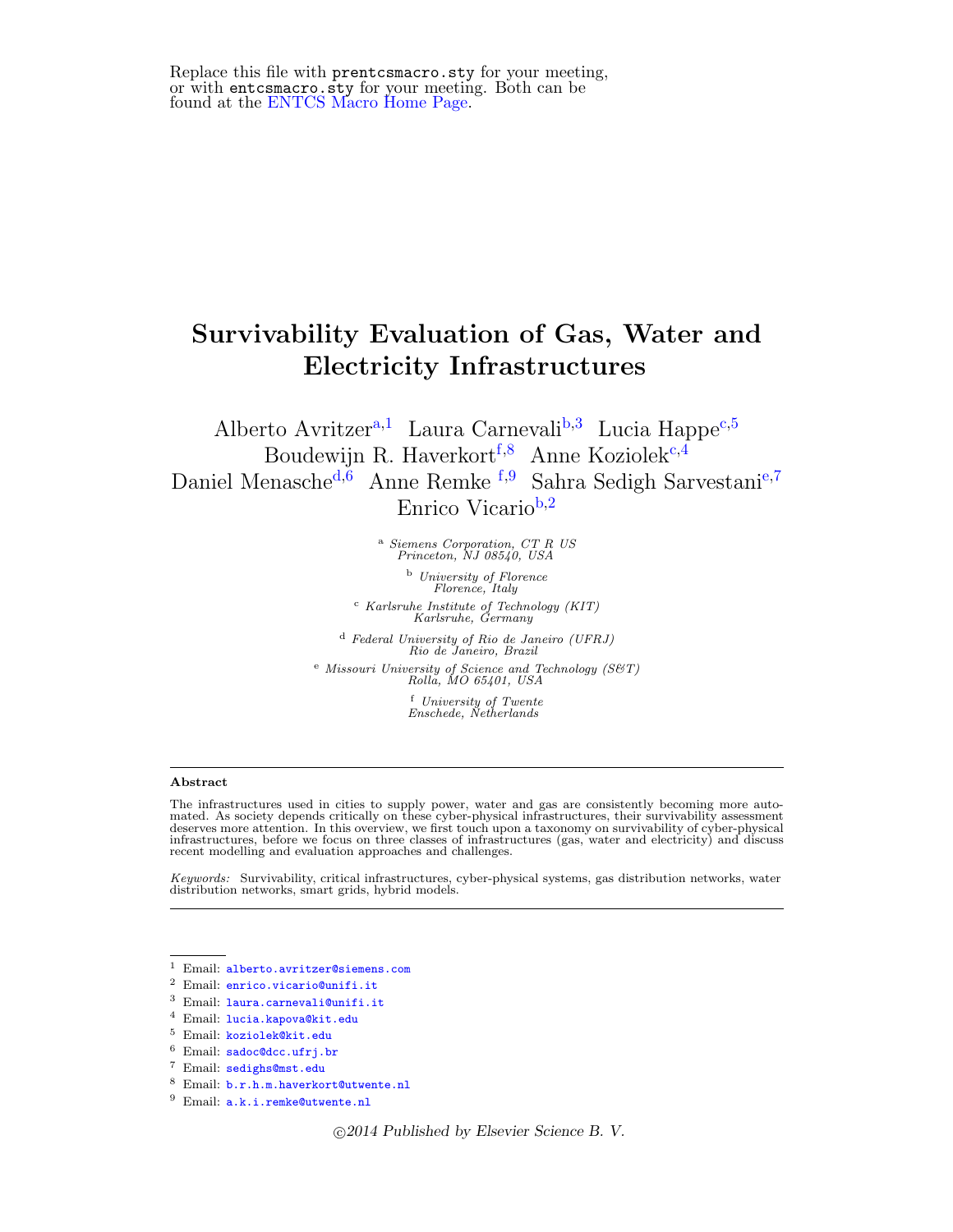# 1 Introduction

More and more aspects of our daily life depend heavily on large-scale infrastructural systems, think of rail and road networks, but also about telecommunication networks (internet, wired and wireless telephony). Many governments have recently issued reports on the importance (and vulnerability) of their so-called critical infrastructures, e.g.,  $[1,2,3]$  $[1,2,3]$  $[1,2,3]$ ; an overview can be found in [\[4\]](#page-16-3). Over the last few years, the infrastructure systems and networks that provide gas, water and electricity have become much more "ICT-based", implying that their well-operation is becoming dependent on the correct operation of the supporting ICT. And although the embedded ICT does provide more functionality, it is also often a source of failures, or the victim of attacks. Nevertheless, it is essential for all these critical infrastructural systems to survive catastrophic events. In this paper we address approaches towards so-called "survivability evaluation" of infrastructural systems; our focus thereby lies on water, gas and electricity infrastructures, infrastructures that used to be run by municipalities, but now are mostly run by large internationally operating companies.

We note here that the concept of survivability is not restricted to just this class of infrastructural systems. It is also known for military devices, for example, aircraft combat survivability, and even in agriculture [\[5\]](#page-16-4). The literature is abundant with different definitions of survivability. For an overview see for example  $[6,7]$  $[6,7]$ . Distinct definitions stress different aspects of survivability, be it the detection of faults, the defence against attacks or the recovery from various types of disasters. We will focus on the behaviour of a system after a disaster has occurred. Note that we do not introduce a new definition of survivability but state a slightly generalised version of the one in [\[8\]](#page-16-7); it reflects an intuitively appealing view on survivability of systems but is therefore also quite informal:

Survivability is the ability of a system to **recover** predefined **service** levels in a timely manner after the occurrence of disasters.

A disaster might be any kind of severe disturbance of the infrastructural system, for example, a power breakdown, a complete or partial cut of communication lines, a flood, heavy rain or a thunderstorm. The possible causes are manifold and include purposeful attacks as well as natural disasters like earthquakes or thunderstorms.

A system is survivable if it includes mechanisms to return to normal service within an acceptable time even though a disaster occurred. What kind of mechanisms are used and how they are implemented is not part of the survivability definition. One possible mechanism to achieve survivability is fault tolerance or any other form of redundancy [\[9\]](#page-16-8).

The above definition of survivability does not give at all a precise recipe how to decide whether a system is survivable or not. To overcome this, many approaches have been followed in the literature for the quantitative determination of survivability [\[10,](#page-16-9)[11,](#page-16-10)[7,](#page-16-6)[12,](#page-17-0)[13\]](#page-17-1). Most of them are model-based and suggest some measure on the system (model) behaviour and study its evolution after the occurrence of a disaster. It, thus, is the deliberate decision of the person performing the survivability evaluation to choose an appropriate measure.

Note that the definition of survivability in essence addresses the evolution of the system of interest after the occurrence of a disaster. This implies that the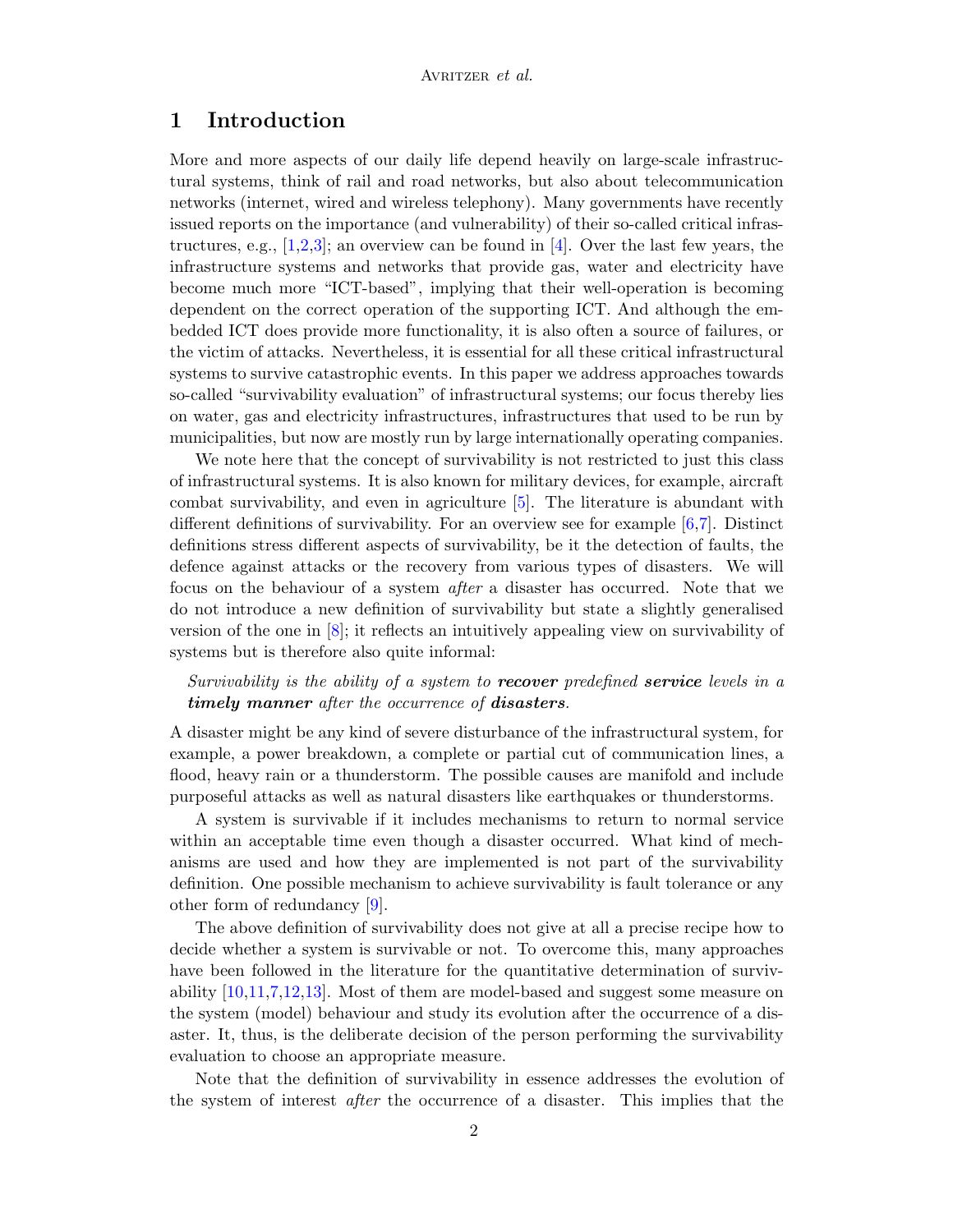process leading to a disaster, does not have to be included in the evaluation of the survivability. This is actually very favourable, as the exact occurrence process and probabilities are mostly very difficult to establish. In this context, we speak of so-called GOOD models for survivability, for Given the Occurrence Of Disasters [\[13\]](#page-17-1). In contrast, models in which the disaster occurrence is explicitly modelled, are called ROOD models, for Random Occurrence Of Disasters.

What is typical for the approaches  $10$  presented in this paper, is that the application field requires some form of hybrid model, taking into account discrete state components (e.g., for the up/down state of various components, or their mode of operation), continuous state components (e.g., for the physical issues playing a role), in combination with both deterministic (e.g., fixed time-outs or deterministic system evolution) and stochastic behaviour (e.g., for restoration or repair actives with random length). This combination makes analytical approaches very challenging, however, there is a clear need for these, as purely simulation-based approaches are very costly, sometimes even overly costly, to use in practice. In the remaining part of the paper, we give a brief introduction into recent approaches on survivability evaluation of infrastructures for smart water, gas and electricity networks.

The three approaches have quite a lot in common, however, also have remarkable differences. Two of them (that for gas and electricity) are based on a form of behavioural decomposition [\[27\]](#page-17-2) in which the failure (or disaster) handling process is modelled separately from the performance of the system, through a combination of a stochastic process describing the failure handling mechanism and steady-state performance measures of interest, much the same as done in performability evaluation using Markov-reward models [\[26\]](#page-17-3). In contrast, in the approach taken for the water system is truly hybrid, in that the failure handling process and the water transportation and storage are combined in a single integrated model.

# 2 Water infrastructure

# 2.1 Water

Water infrastructures include the production and distribution of drinking water, as well as the collection and cleaning of sewage water. The main goal of drink water companies is the reliable supply of high quality water, whereas sewage facilities have to guarantee that a predefined maximum amount of water can be taken from the community sewage system and be cleaned and released with acceptable quality.

SCADA (Supervisory Control and Data Analysis) systems are used to remotely manage treatment and distribution facilities in all phases of operation [\[65\]](#page-19-0). They are used for real-time monitoring and control of the substance (water) quality, optimising pumps, maintaining reservoir levels, managing distribution systems pressures, detection of leakages and to ensure the security of facilities. Improperly managed water networks can result in increased cost and insufficient supply of drinking water. Currently, water cleaning facilities are migrating towards unmanned operation, as human operation can not be guaranteed due to labor laws. The trend towards

<span id="page-2-0"></span><sup>&</sup>lt;sup>10</sup> Since this paper has an overview character, more details and mathematical background on these approaches can be found in other (cited) papers.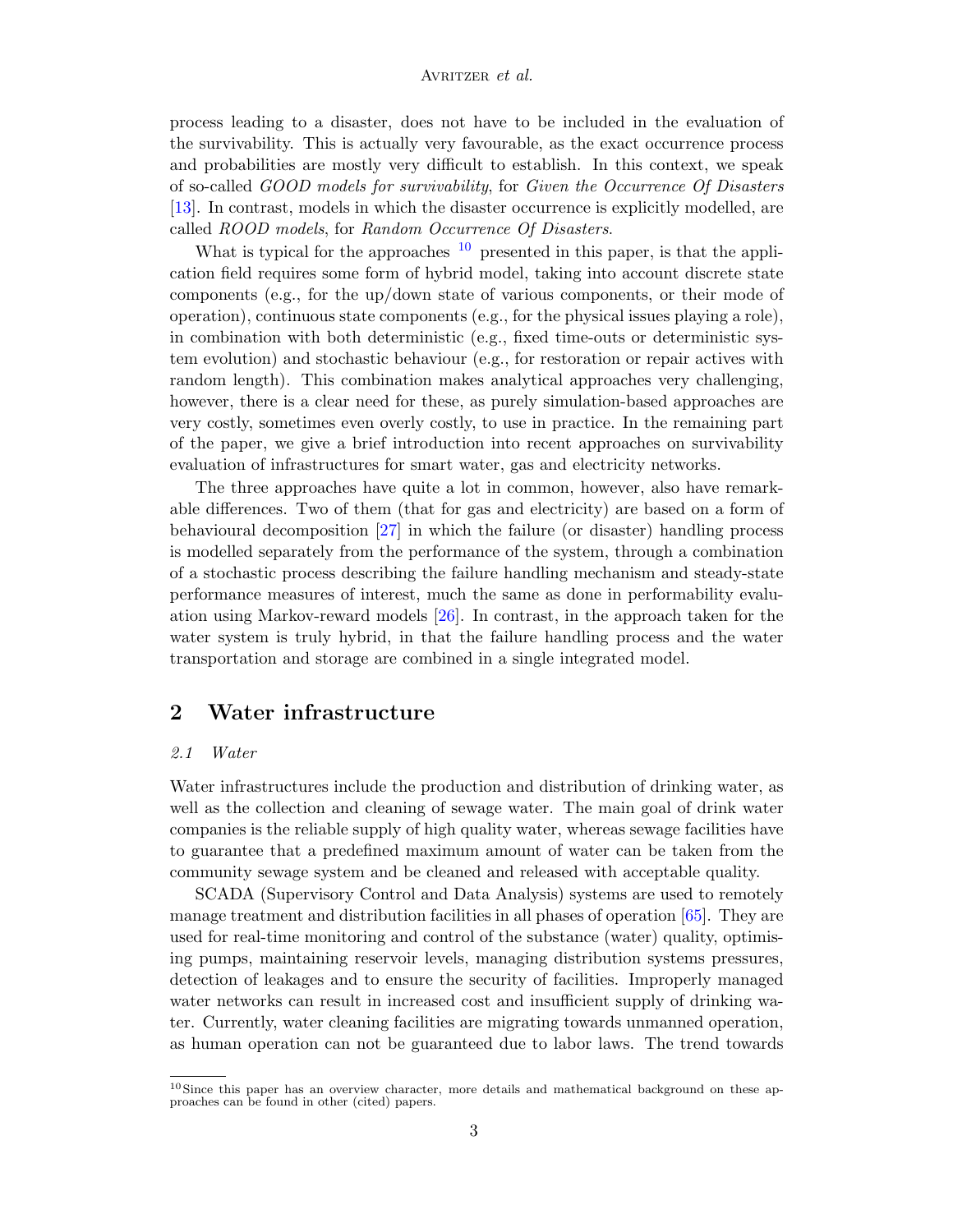unmanned operation requires even more dependable and survivable systems.

#### 2.2 Modelling approaches

To make the above more concrete, we now focus wastewater-management systems. Such systems clean water in several chemical and physical cleaning steps, before it is released. A suitable modelling formalism for such systems needs to take into account continuous (water tanks, pumps, etc.) and discrete (the setting of valves, the state of the SCADa system, etc.) quantities, as well as random events (failure occurrences, repair times, etc.). So-called stochastic hybrid models (SHMs) combine discrete and continuous variables with stochastics, hence, allow to model water treatment facilities in a natural way. However, the water treatment plants we want to consider are by far too large for state-of-the-art approaches that feature general SHMs. Several formalisms supporting SHMs have been defined [\[19,](#page-17-4)[25,](#page-17-5)[28\]](#page-17-6), where each of them is suitable only in some very specific domain, and suffers from limitations that prevent it from being used in other applications.

Water management systems are characterised by deterministic fluid transportation, however, with rates that change according to a stochastic process. Hence, Fluid Stochastic Petri Nets (FSPNs) [\[25,](#page-17-5)[28\]](#page-17-6) and Piece-wise Deterministic Markov Processes (PDMPs) [\[19\]](#page-17-4) appear to be suitable. However, the memory of continuous variables in PDMPs is lost upon stochastic transitions. Hence, they are not suitable to model the physical behaviour of fluid critical infrastructures. First and second order Fluid stochastic Petri nets (FSPNs), cf.[\[25,](#page-17-5)[29\]](#page-17-7), have a sound mathematical basis allowing for a completely formalised characterisation of the state-evolution in terms of differential equations. However, such equations can be solved only when there are at most one or two continuous variables. Simulation is the only available alternative when considering larger models [\[17,](#page-17-8)[24\]](#page-17-9).

#### 2.3 Hybrid Petri-nets with General one-shot Transitions

To tackle the issue of scalability, a new approach based on Hybrid Petri nets [\[18\]](#page-17-10) has recently been proposed, where the deterministic evolution is separated from the stochastic evolution of the system [\[23\]](#page-17-11), by exploiting the quasi-deterministic behaviour of the system under study, given that failure and repair events are stochastic. Therefore, there are relatively few stochastic transitions, which allows for separating the deterministic from the stochastic evolution of the system, using a conditioningdeconditioning argument. This will speed up the reachability analysis and will allow for a large number of continuous variables in the model, as opposed to previous approaches.

The Hybrid Petri Net formalism with General one-shot transitions (HPNG) as proposed in [\[23\]](#page-17-11) is specifically tailored towards fluid critical infrastructures. It allows for an arbitrary number of continuous variables ("tanks") that can be connected via fluid transitions ("pumps"). These transitions can be controlled by discrete places that can be connected via deterministic and generally distributed transitions; these can be used to model the ICT part of the system. Generally distributed transitions must respect the constraint that they can fire only once during the evolution of the model: for this reason we call them one-shot transitions. They can be used well to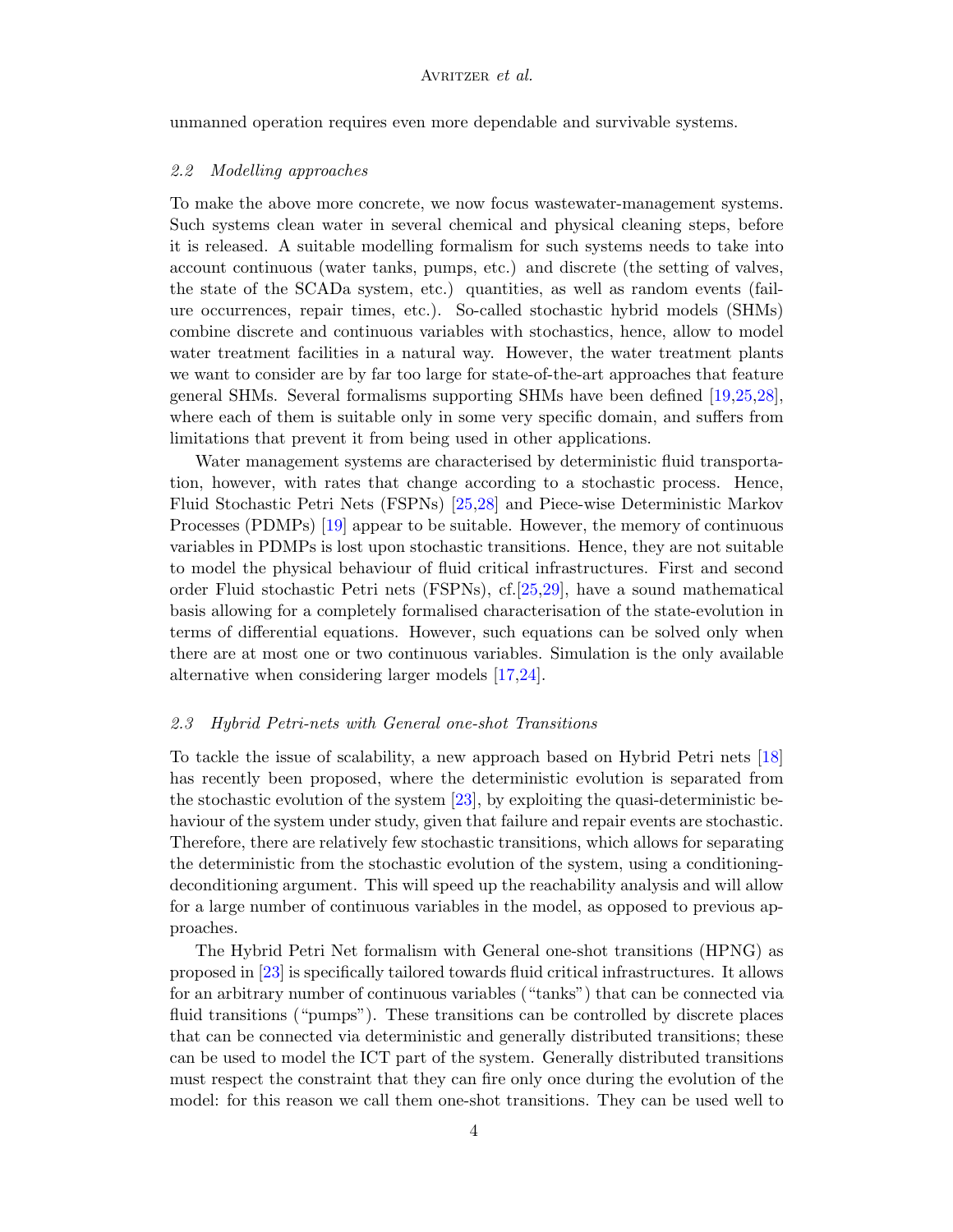

<span id="page-4-0"></span>Fig. 1. The simplified HPnG model of the sewage system in the city of Enschede

model one-time disasters, or repairs.

[\[22\]](#page-17-12) introduces a new and efficient algorithm that maps the underlying statespace onto a plane for all possible firing times of the general transition s and for all possible system times  $t$ . The key idea of the proposed method is that instead of dealing with infinitely many points in the so-called  $t - s$  plane, we can partition the state space into several regions, such that all points inside one region are associated with the same system state. To compute the probability to be in a specific system state at time  $\tau$ , it suffices to find all regions intersecting the line  $t = \tau$  and decondition the firing time over the intersections.

To compute more complex measures of interest over time, the so-called Stochastic Time Logic (STL) has been proposed in [\[21\]](#page-17-13), together with efficient model checking procedures that recursively traverse the underlying state space of the hybrid Petri net model. STL allows to formulate intricate state-based and time-boundeduntil-based properties; the notion of survivability can easily be expressed using the until operator. Even though the current analysis approach is limited to a single general one-shot transition, it has been shown in [\[20\]](#page-17-14) that one can effectively model and analyse a real sewage treatment facility, as will be shown next.

#### 2.4 Case study

Waste water treatment facilities clean sewage water from households and industry in several cleaning steps. Such facilities are dimensioned to accommodate a maximum intake. However, in the case of very bad weather conditions or failures of system components the system might not suffice to accommodate all waste water. We show the model of a real waste water treatment facility, situated in the city of Enschede, the Netherlands, as HPNG and analyse under which circumstances the existing infrastructure will overflow.

Figure [1](#page-4-0) models the various stages of the sewage treatment process in a simplified manner. We are mainly interested in the capacity of each phase and the average amount of time the waste water stays in the different phases. We, however, do not aim at modelling the physical, chemical and biological processes in detail. Then, for a given failure of the system (at a certain time), we analyse the survivability of the system for changing weather conditions. Fixing the failure to a specific time of the day results in a so-called "*Given the Occurrence Of Disaster*" (GOOD)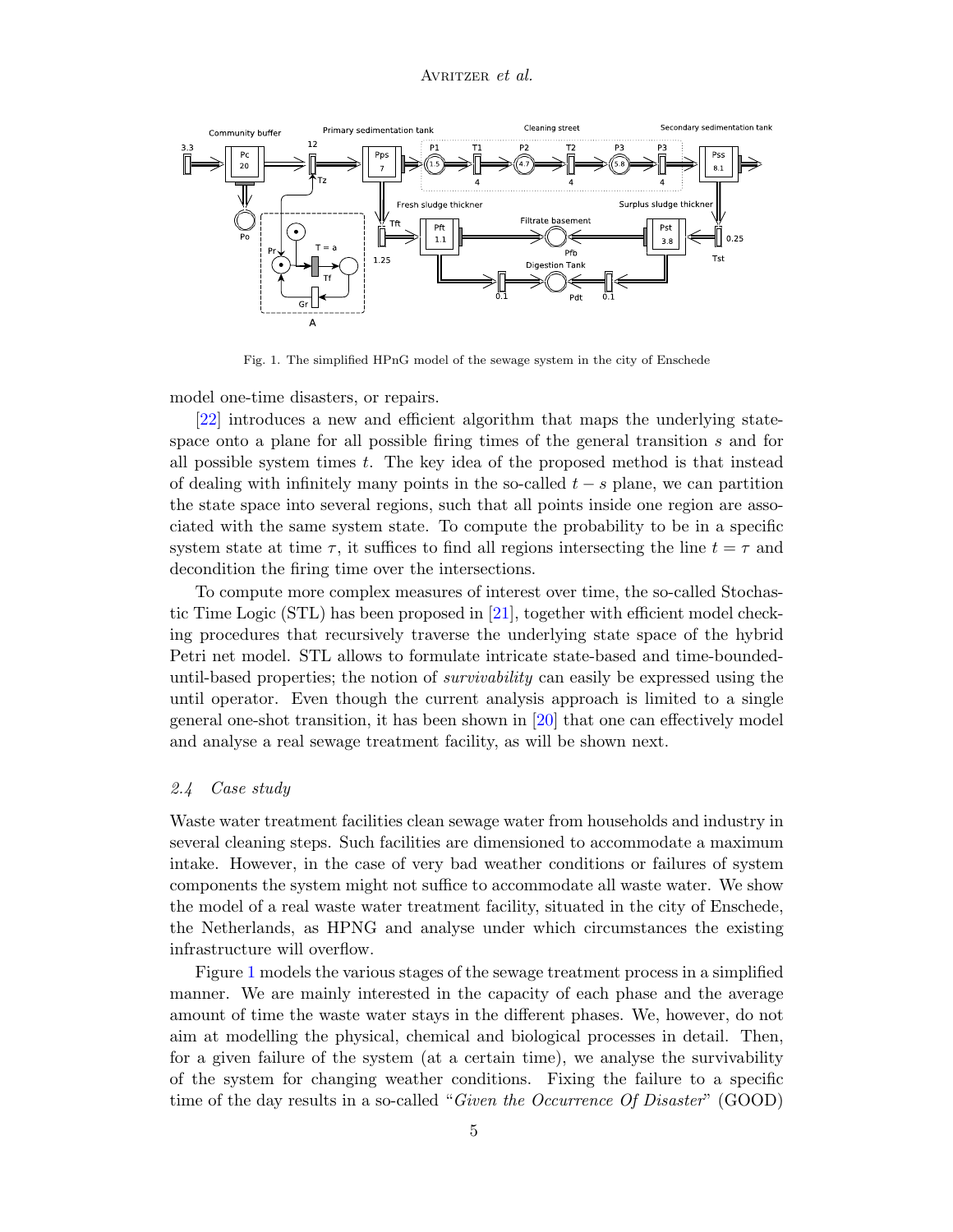model, allows us to model the repair of the system with the single general one-shot transition. Since the evaluation method at hand is so quick, it is easily possible to parametrize the failure time and hence analyse the system thoroughly.

The capacity of the community sewerage system is modelled by an overflow place denoted  $P_c$  (the leftmost "box" in Figure [1\)](#page-4-0), of which the input rate may differ, depending on the weather conditions. From this tank the water is pumped into the treatment facility with a maximum rate 12 (transition  $T_z$ ); in case the input exceeds the capacity of the place and the intake of the treatment facility, waste water flows into place  $P<sub>o</sub>$  which models the amount of water in the streets. The primary stage of the sewage treatment consists of two phases, namely the sand interceptor and the primary sedimentation tank. The sand interceptor is responsible for filtering solids like sand from the water. After that, the sewage flows into a large tank, which is used to settle the sludge, while the lighter material rises to the surface and is removed, and the remaining water overflows. In the model the sand interceptor is abstracted by the pump  $T_z$ , and the primary sedimentation tank is modelled by the overflow place  $P_{ps}$ .

A sedimentation tank physically separates suspended solids from water using gravity [\[16\]](#page-17-15). While the dirt settles at the ground, cleaned water is forwarded to the second cleaning stage. This stage consists of several phases for removing chemical and biological contaminations, modelled by a sequence of continuous transitions and places, before a secondary sedimentation tank separates the biological material from the now environment friendly sewage water, that can safely be disposed to surface water. The second sedimentation tank is modelled by overflow place  $P_{ss}$ . The sludge that settles at the primary and secondary sedimentation tank is accumulated and forwarded to the sludge treatment stage. There it is thickened to reduce its volume for easier off-site transport. The sludge from the primary tank is pumped out and forwarded to the fresh sludge thickener. This is also modelled by an overflow place, denoted  $P_{ft}$ . Sludge is pumped out of the place with a small rate and discharged to the digestion tank which is considered a very large tank. The overflow is directed to the filtrate basement. The same procedure is repeated for the accumulated sludge in the second sedimentation tank.

We now consider a failure in the sand interceptor,  $T_z$ , modelled by the deterministic transition  $T_f$ , firing at deterministic time  $\alpha$  (which again could be parametrized for any value). After the occurrence of a failure, a repair crew will repair the pump, which takes, on average 2 hours (but that actually follows an exponential distribution). For this case we now investigate the following survivability property  $\Phi$ (expressed in the logic STL):

(1) 
$$
\Phi = (x_{P_o} < 0.01) \mathcal{U}^{[\alpha, \alpha + 30]} \ (m_{P_r} = 1),
$$

where,  $m_{P_r} = 1$ , means that the sand interceptor pump is repaired. This equation expresses the probability that the overflow tank  $P<sub>o</sub>$  will have a very low level, that is, there is no overflow, during the 30 hours following the failure, or until it is repaired, whichever comes first. Here, we have chosen the time bound  $[\alpha, \alpha + 30]$  for the Until operator, since the pump is supposed to be repaired within 30 hours after its failure. The above formula (1) is typical for a wide variety of survivability measures of interest. The first term, before the Until operator is called the safety condition, whereas the one after the Until operator is called there *covery condition*.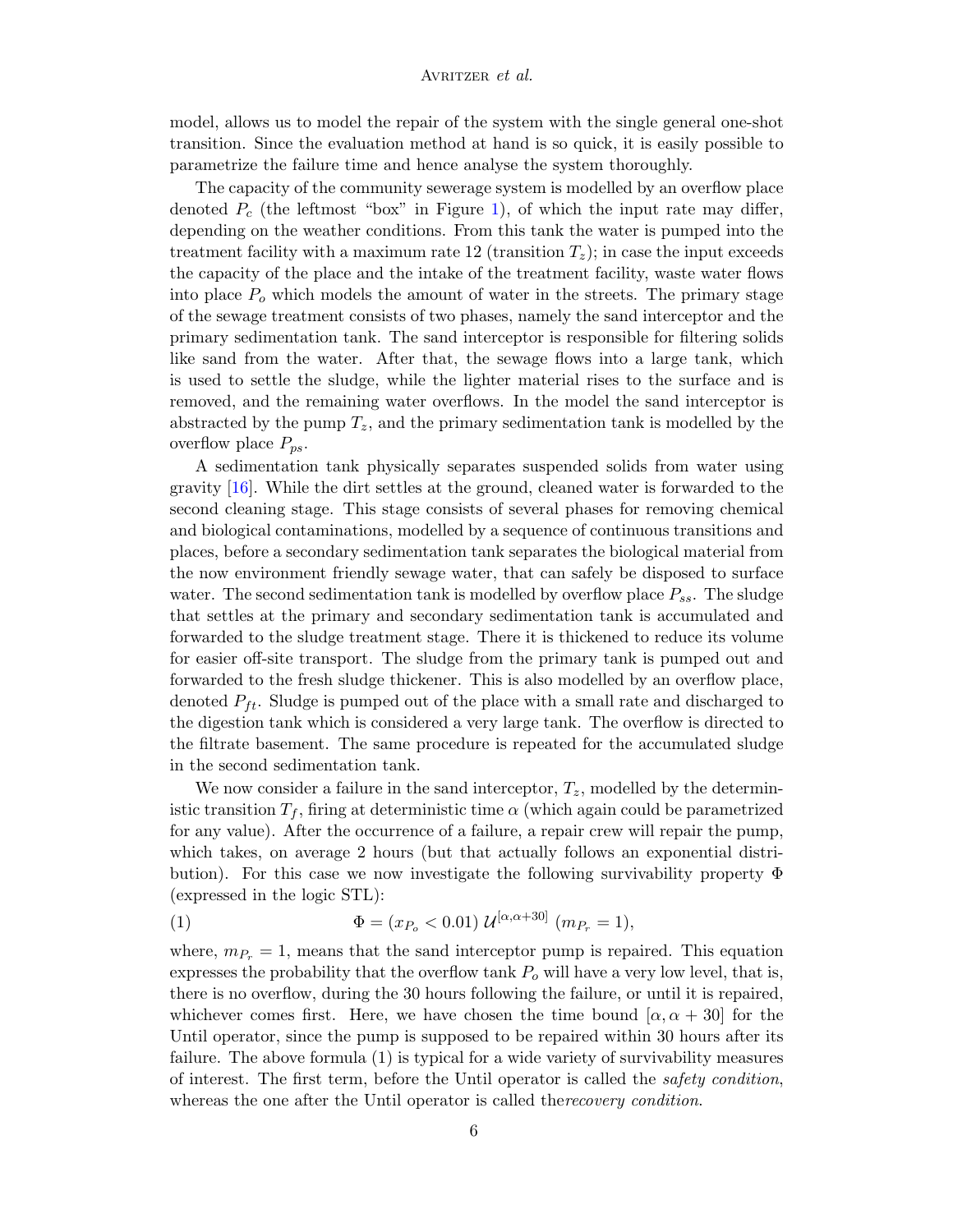For this scenario, we consider two parameters, the time of failure and the intake rate. The result is shown in Figure [2.](#page-6-0) On the x-axis the overall intake rate (leftmost transition) is varied from 6 to 13, and the y-axis represents different failure occurrence times, from  $\alpha = 30$  minutes (0.5 hours) to  $\alpha = 5$  hours (after model start). As expected, for larger intake rates, the probability for  $\Phi$  to hold decreases. However, it is interesting that for a late occurrence of the failure, the probability is lower, especially for high intake rates. The reason for this is that the effective capacity of the system is equal to the sum of the cleaning street rate (rate 4), and the fresh sludge thickener pump rate (rate 1.25), that is, 5.25 in total. Initially, the buffer  $P_c$  is fully filled (capacity 20). Therefore, the buffer is filling up for intake rates greater than 5.25, hence, a late failure will cause a quicker violation of the safety condition. For intake rates smaller than 5.25, the buffer  $P_c$  is actually emptied with effective rate On the other hand, for early failures, we have a non-zero survivability probability, even for high intake rates.



<span id="page-6-0"></span>Fig. 2. Probability of holding  $\Phi$  by parametrizing two factors: intake rate (x-axis) and failure time (y-axis).

# 2.5 Conclusions

The case study clearly shows the strength of HPNGs in both modelling capabilities and efficiency of computations, for the application field of critical water infrastructures, even with the current restriction to a single general one-shot transition. Using the underlying stochastic time diagram and the new algorithms for model checking the logic STL, it is possible to analyse the survivability of the system very quickly, so that full parametric studies can easily be performed.

# 3 Gas infrastructure

# 3.1 Gas

Long-range gas transportation is performed through transmission networks (publiclyowned in some countries), which operate at high-pressure and usually feature redundancy and storage capacity (pipeline, underground, liquefied natural gas) to make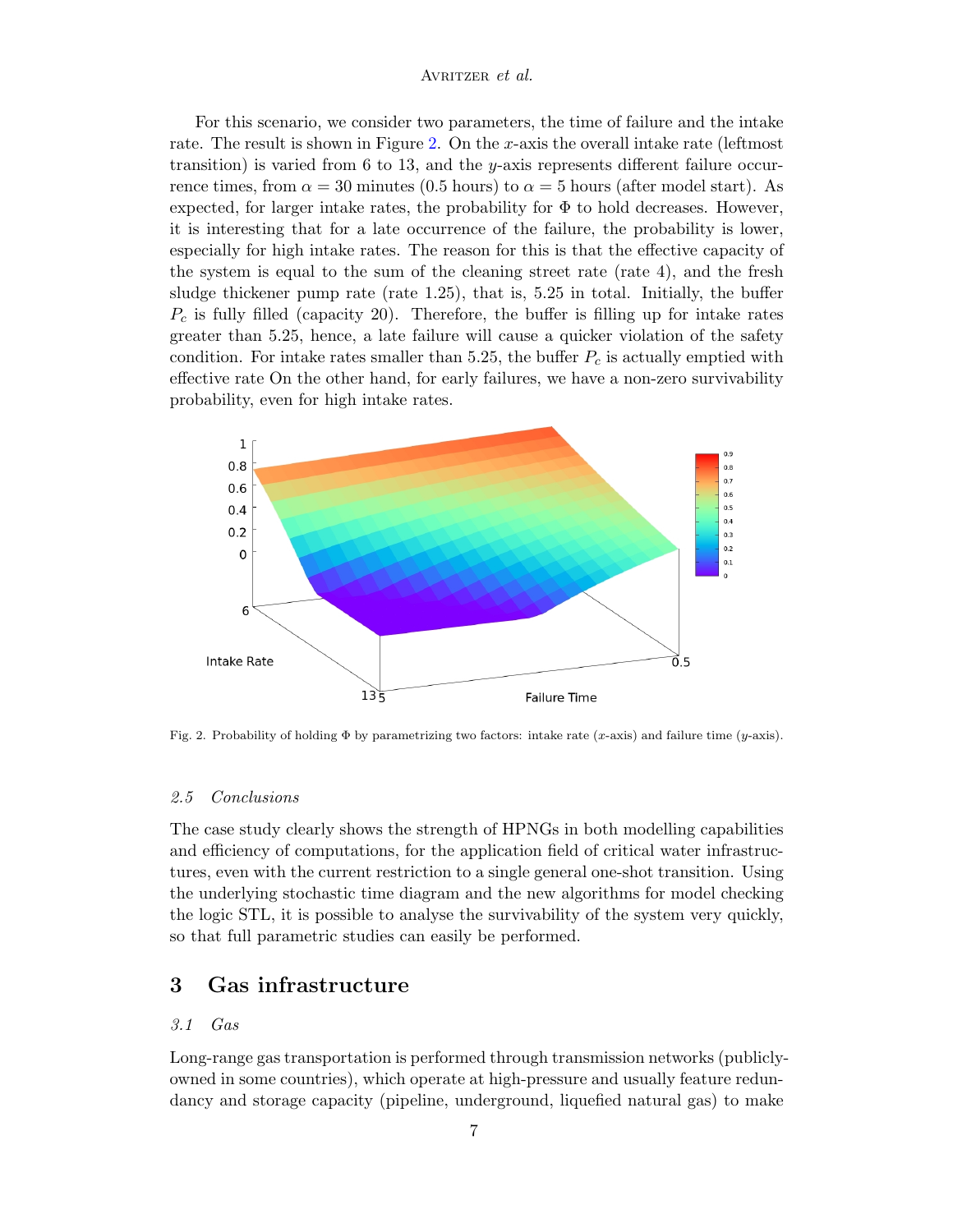shortage a very unlikely event. Gas delivery to customers is mostly achieved by distribution networks (owned by municipalities or private investors), which operate at lower pressure due to safety issues and leakage control.

In the past, gas transmission, distribution, and retail were usually performed by a single "vertical" company. Nowadays, the liberalised regulation has produced a number of independent companies which manage customer service but have no role in network operation. Hence, the new role of a gas network operator includes the calculation and publication of technical and available capacity, the allocation of capacity rights, and the contractual and physical congestion management.

Survivability evaluation has been less investigated for gas networks compared to electric and telecommunication network systems. However, recently, the subject is receiving increased attention due to competitive challenges raised by demandresponse control applications, smart monitoring and actuation devices, novel industrial organisation of utilities, and an emphasis on homeland security and serviceability [\[30\]](#page-17-16).

#### 3.2 Modelling approaches

Most of the literature on the analysis of gas networks focuses on the fluid-dynamics perspective, mainly oriented to assess flow rates and pressures across network elements [\[31,](#page-17-17)[32,](#page-17-18)[33\]](#page-17-19). Optimisation of operations has been addressed in various ways, notably to favour efficient integration within multi-carrier systems combining provisioning of electric and gas power [\[35,](#page-17-20)[36,](#page-18-0)[37,](#page-18-1)[38\]](#page-18-2). Stochastic modelling has been applied in [\[39\]](#page-18-3) to consider different rates of leakage that may occur in a pipe fault and thus predict the impact on pressures and flow rates, supporting the planning of appropriate actions to mitigate risks. In  $[40]$ , fluid-dynamic analysis of a section of a real gas network is repeated for different configurations of demand, thus reflecting the statistics of usage at different hours of the day and in different seasons. The effects of sequential restoration and constrained network capacity are considered in [\[41\]](#page-18-5) to support reliability assessment by deriving average measures of interruption rate and outage time experienced by end-users, exemplifying the approach on a small-sized gas network.

# 3.3 An approach for derivation of transient survivability metrics

The recently proposed approach in [\[42\]](#page-18-6) addresses quantitative evaluation of the transient behaviour of a gas distribution networks after the failure of a network element, i.e., again addressing a so-called GOOD model. Notice that the HPNG model cannot directly be used in the context of gas networks; the HPNG model does only address the fluid volume, and (piecewise) constant pump rates; for gas networks, next to the volume also the pressure should betaken into account. Based on pressure, also the pumps speeds can change. Temperature is taken to be constant. Overall, a more advanced modelling and analysis approach is needed for modelling gas distribution networks.

As a relevant assumption, changes of the operating conditions of the network due to daily and seasonal demand variations or demand-response mechanisms are considered independent of the actions taken in reaction to a component failure.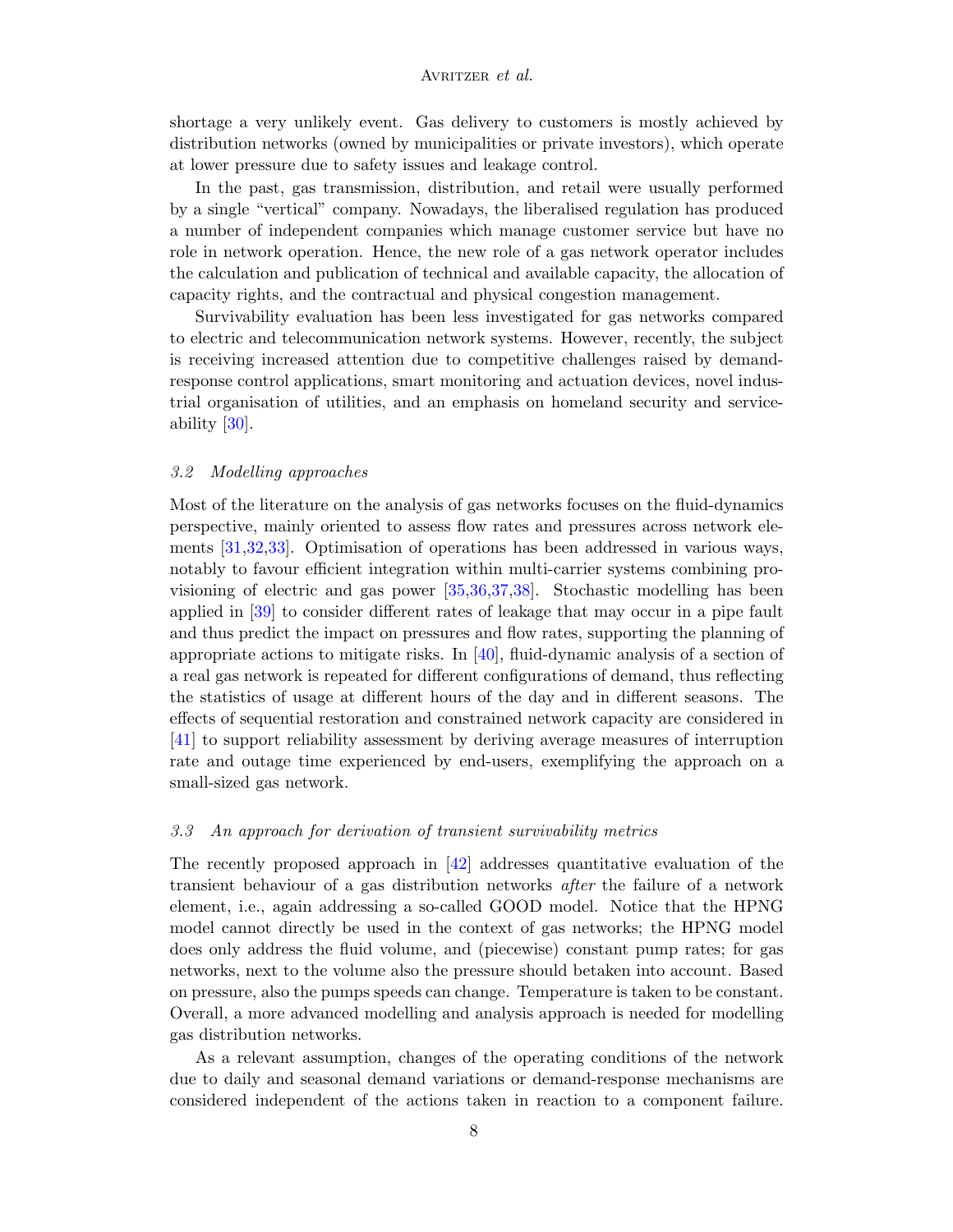This permits a decoupling of the fluid dynamic behaviour of gas from the stochastic temporal behaviour of recovery actions, yielding two distinct models, while allowing their separate analyses to provide feedback to each other ("co-modelling"). On the one hand, the fluid dynamics model follows a relatively conventional graphtheoretical representation of the network topology, supporting well-known techniques for the evaluation of pressures and flow rates under a given configuration of components and parameters. On the other hand, the failure management model provides a representation of the different functional behaviours that may occur when a network component fails.

The fluid dynamic analysis consists of solving a system of non-linear equations that describes the gas behaviour across the network in terms of pressures at nodes and mass flow rates in pipes. This is performed through an iterative procedure based on the Newton-Raphson method, cf. [\[34\]](#page-17-21). Setting up and solving such system of equations has a complexity of  $O(N+M)$  and  $O(N^3)$ , respectively, where N is the number of nodes and  $M$  is the number of pipes. The number of sectioning valves does not affect fluid dynamic analysis. The failure management and recovery process model is defined as a so-called stochastic Time Petri Net (sTPN) [\[44\]](#page-18-7) extended with enabling and flush functions [\[45\]](#page-18-8) (see Figure [3,](#page-10-0) lower part), which augment the modelling convenience without changing the model expressivity nor disrupting the subsequent analysis. As shown in Figure [3](#page-10-0) (upper part), the model structure can be visualised using the UML activity diagram of recovery actions and turns out to be independent of the network topology, which makes the model general and almost guarantees a constant level of complexity of stochastic analysis. In contrast, stochastic distributions associated with temporal parameters of the model depend on the specific network under analysis, notably on the failure localisation and the consequent pressure regulation within the network.

The failure management and recovery process model describes the successive steps to be taken to recover from a disaster (or failure), in Figure [3](#page-10-0) (lower part) visualised as an sTPN. This model may include concurrently enabled transitions with non-exponential distributions (possibly with bounded support), which goes well beyond the limits of the so-called enabling restriction and motivates the use of the solution technique proposed in [\[46\]](#page-18-9) to perform transient stochastic analysis. The analysis method yields the transient probability of each logical state of the model, which actually corresponds to a specific operating condition of the network. The complexity of the analysis largely depends on the number of concurrent timers and on the length of paths between subsequent regenerations. As the structure of the survivability model is independent of the network topology, also the complexity of stochastic analysis turns out to be independent of the network topology. Subsequently, these probabilities are aggregated on the basis of the results of fluid dynamic analysis, which is in fact repeated under different boundary conditions to assess the service level experienced by each load node in each operating condition of the network, i.e., after each step of the failure management and recovery process that either changes the network topology or the pressure at the supply node. Hence, for each tangible state in the failure management and recovery process, a fluid dynamic analysis has to be performed; the results of these are combined with the transient state probabilities, in much the same way as done for performabil-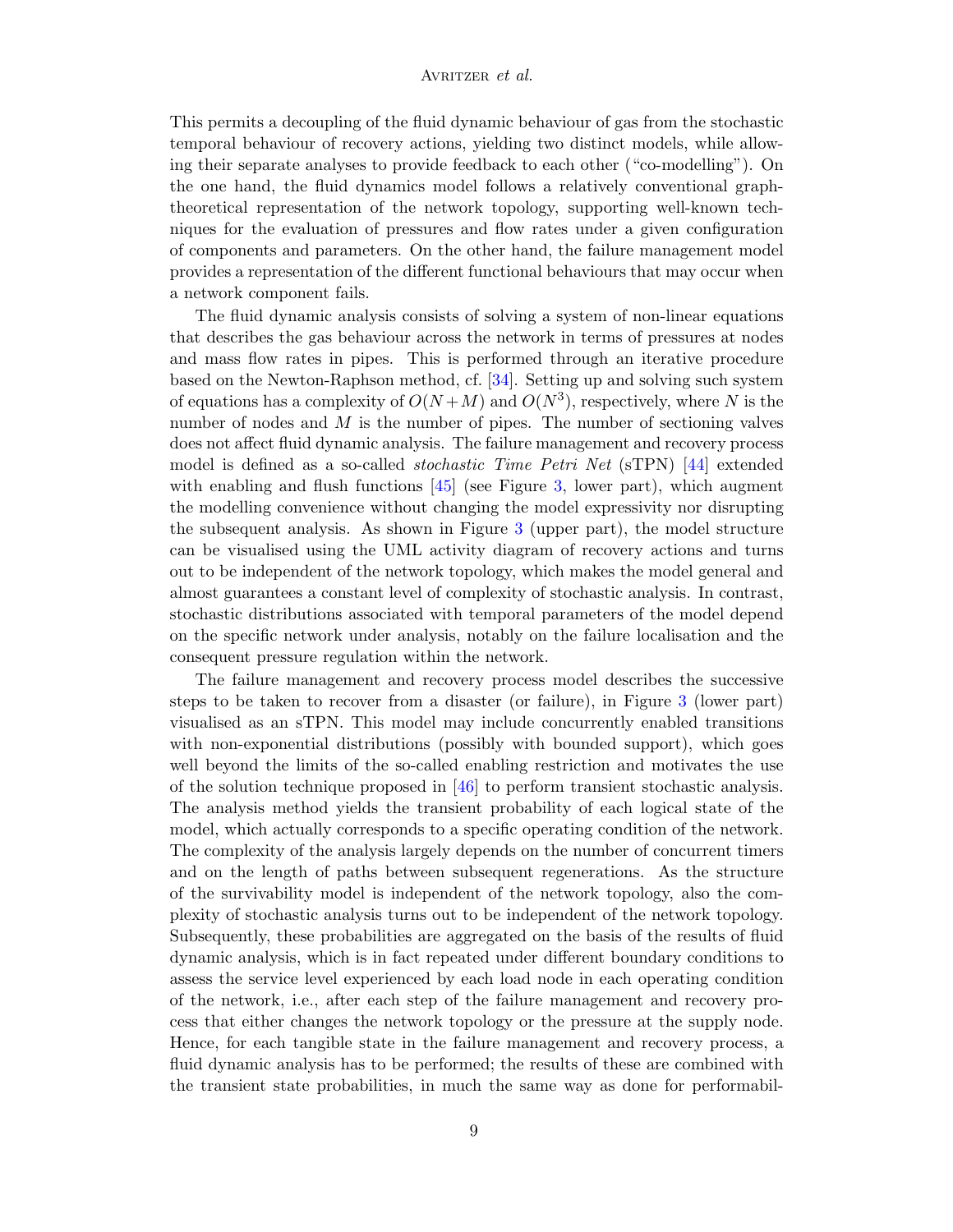ity evaluation using Markov-reward models [\[26\]](#page-17-3). This finally allows us to derive transient and average availability measures for end-users.

# 3.4 Case study

To provide a proof of concept of the overall methodology, the approach has been applied on a small-sized network taken from the literature and shown in Figure  $4(a)$  $4(a)$ [\[41\]](#page-18-5). The network is made of a supply node, four load nodes (marked as A through D) and nine pipes (numbered from 4 to 12). The gas is provided by the supply node, while the sectioning valve belonging to pipe 9 is kept closed in ordinary operating conditions. According to this, the gas is supplied radially, so that load nodes A and B are served by pipes 4 and 6, and 4, 7 and 8, respectively (the "upper branch"), while load nodes C and D are served by pipes 5, 11 and 12, and 5 and 10, respectively (the "lower branch"). Without loss of generality, we now focus on failures of pipe 5, as failures of pipes belonging to the so-called network ring leave more load nodes not served than failures of radial pipes. Table [1](#page-9-0) illustrates the results of fluid dynamic analysis, whereas Figures [4\(](#page-11-0)b,c,d) show the transient metrics derived for each end-user. Although not reported here, the stochastic analysis also supports the derivation of the average outage time experienced by load nodes after a pipe failure. If failure statistics are known, such average availability measures could also be derived over a longer period of time.

| failure management step    | online served nodes | online not served nodes | offline nodes |
|----------------------------|---------------------|-------------------------|---------------|
| automated detection        | A,B                 |                         | C.D           |
| network reconfiguration    |                     | A,B,C,D                 |               |
| pressure regulation step 1 |                     | B, C, D                 |               |
| pressure regulation step 2 |                     | B.C.D                   |               |
| pressure regulation step 3 | A.B                 | C.D                     |               |
| pressure regulation step 4 | A,B,C,D             |                         |               |

Table 1

<span id="page-9-0"></span>Service level of each load node after each step of the failure management procedure, that changes either the network topology or the pressure at the supply node, after a failure of pipe 5.

### 3.5 Conclusions

The approach of [\[42\]](#page-18-6) supports modelling and evaluation of the transient behaviour of a gas distribution network after a pipe failure. As a salient feature, the approach allows the use of non-Markovian transitions that overcome the limits of previous modelling approaches. This section only shows a small example, however, larger cases have been addressed in  $[46,43]$  $[46,43]$ . Future work includes relaxing the assumption that recovery actions do not overlap with variations of the network operating conditions.

# 4 Smart Grid infrastructure

#### 4.1 Smart Grid

The Smart Grid vision for the generation and distribution of electric power is sustained by favourable tradeoff between the ratio of the increasing power generation,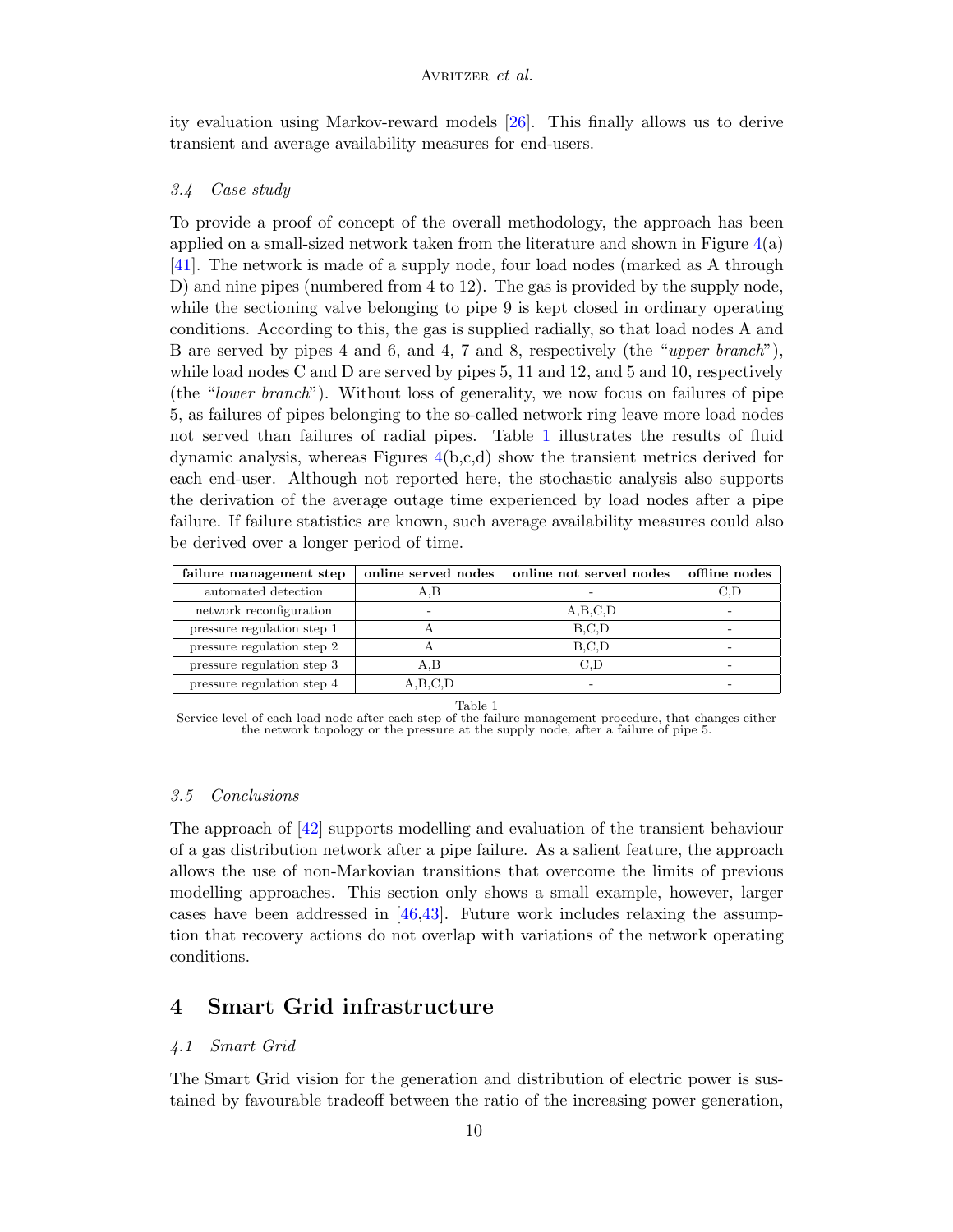

<span id="page-10-0"></span>Fig. 3. The UML activity diagram of failure management actions (upper) and the corresponding sTPN specification (lower). In the sTPN, distributions associated with timed transitions refer to the example discussed in 3.4 (immediate, exponential, and general transitions are represented by thin bars, thick empty bars, and thick black bars, respectively).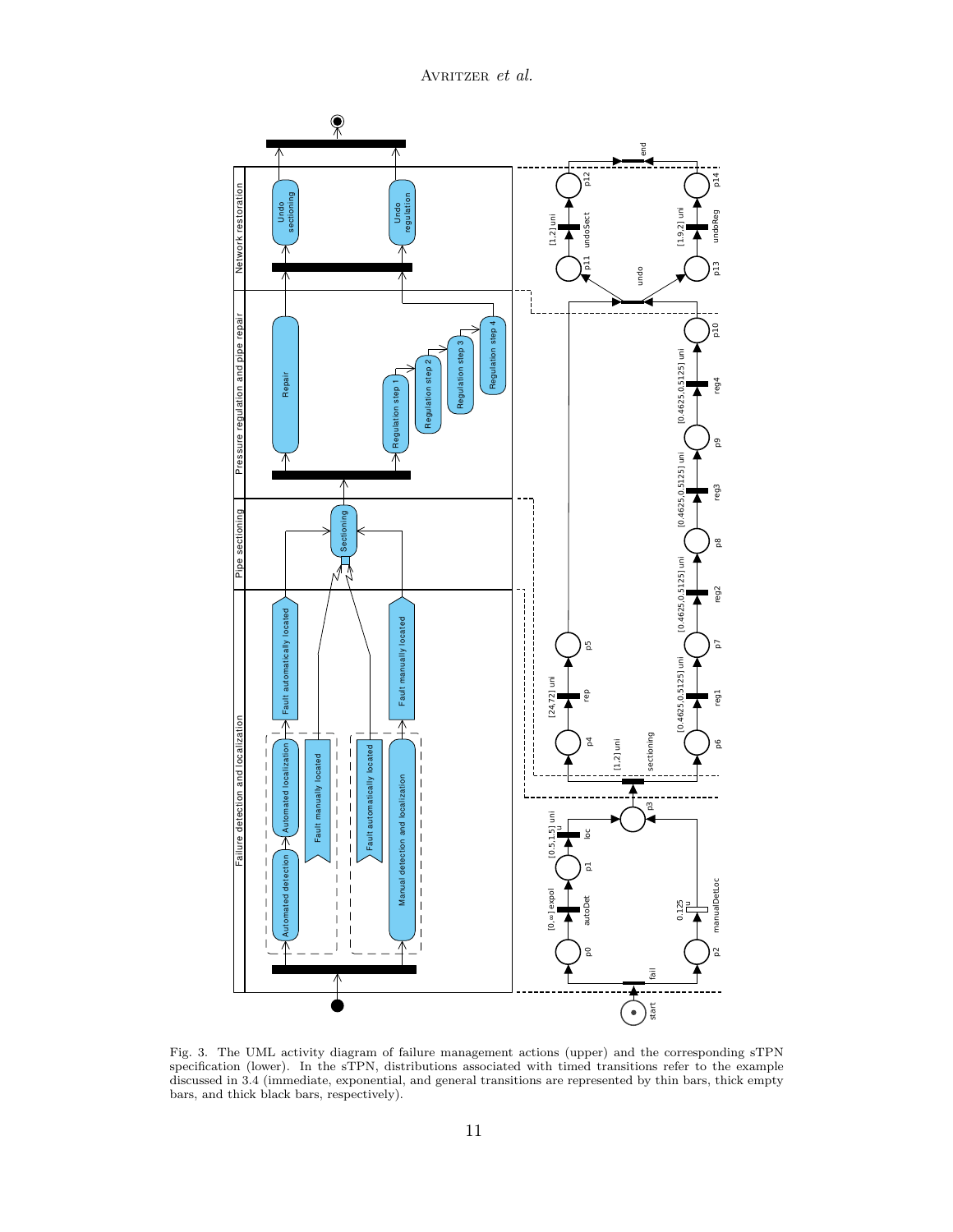

<span id="page-11-0"></span>Fig. 4. (a) The example gas distribution network; (b) probability that nodes A, B, C, and D are not served after a failure of pipe 5; (c) CDF of the time during which nodes C and D are not served; (d) completion time distribution of the failure management process. All times are expressed in hours.

transmission and distribution costs to the decreasing costs of deploying computer and communication technologies. Therefore, utilities are embarking onto capital investments that deploy computer and communication technologies to the power grid with the objective of increasing the overall reliability of power systems. One objective of these investments is fortification of the grid against inevitable disruptions caused by weather, as, for instance, exemplified by the very large storm (Sandy) that recently hit the northeast coast of the United States. Regardless of the source of disruptions, which could also be the result of attacks, the goal is to mitigate the effects of failure and prevent cascading blackouts.

Smart grids aim to deploy proven ICT and internet services to the power system. For example, one approach to power reliability improvement is to dynamically route power. This is equivalent to dynamic routing protocols in the internet that detect failed links and automatically re-route over them. This is referred to in smart grid terminology as failure detection, isolation and restoration  $(FDIR)$ , whereby faulty sections of a feeder line are located and isolated, and power is restored to sections outside the faulty region. Dynamic routing protocols in the Internet are complemented by dynamic flow control algorithms. In power systems, flow control is referred to as demand/response. The demand/response feature in power systems are activated to manage transient variations in the supply-demand power balance or as a failure recovery mechanism.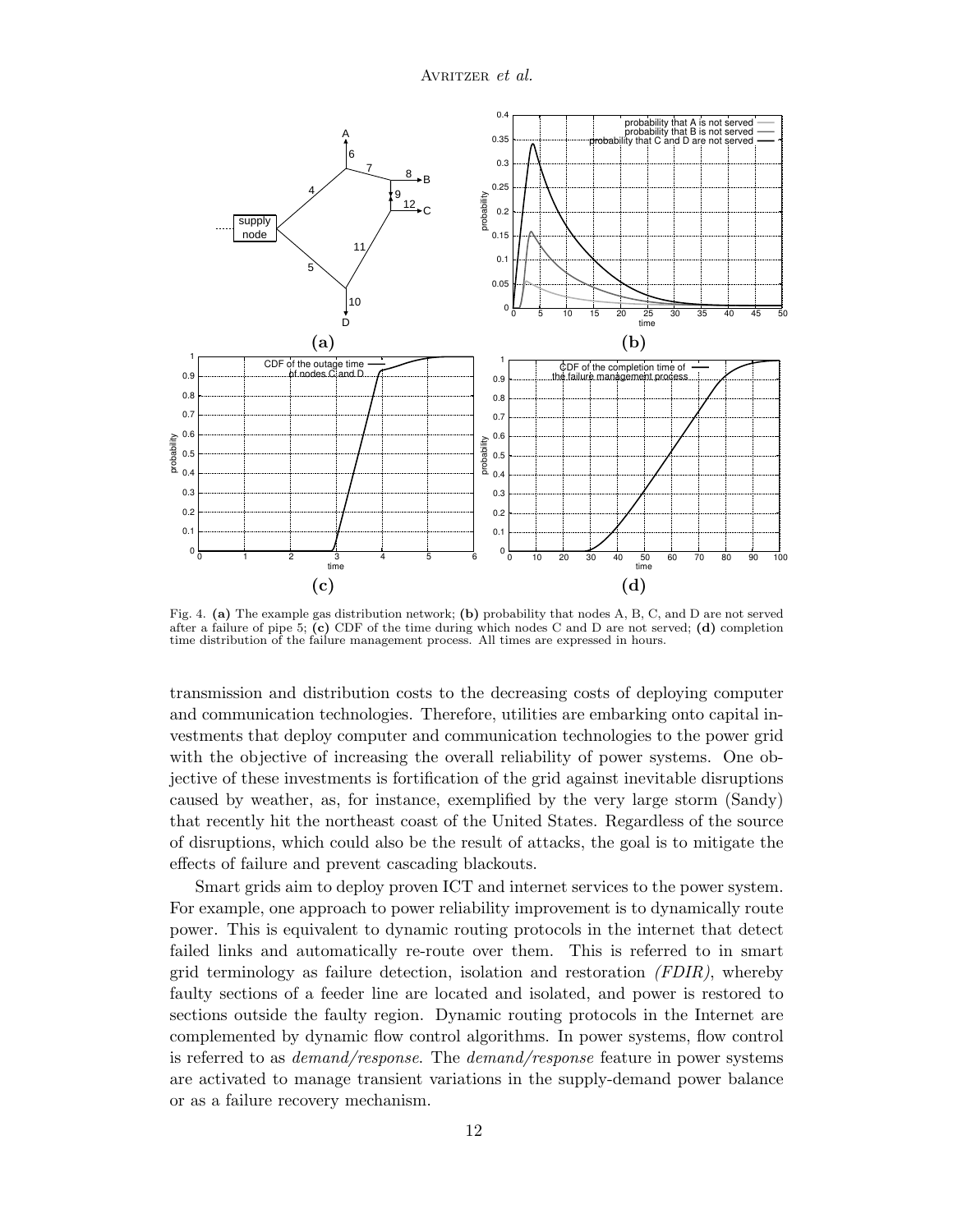Therefore, the opportunity for improvement of the reliability of power systems by the deployment of computer and communication technologies has been a topic of interest to system dependability researchers, see, e.g.,  $[49,51,62,58,52,55]$  $[49,51,62,58,52,55]$  $[49,51,62,58,52,55]$  $[49,51,62,58,52,55]$  $[49,51,62,58,52,55]$  $[49,51,62,58,52,55]$ . The survivability assessment of power grids was first performed in [\[48,](#page-18-16)[53,](#page-18-17)[57\]](#page-18-18).

#### 4.2 Modelling approaches

Most existing approaches focus on steady-state analysis of power distribution systems. For example, Brown et al. [\[49\]](#page-18-11) use an hierarchical Markovian model to derive classical metrics such as the system average interruption duration index (SAIDI). Pievatolo et al. [\[59\]](#page-19-2) presents a model where the components fail according to independent semi-Markov processes and the restoration times can follow nonexponential distributions. Using the model, the authors obtain the steady-state outage duration distribution. Elmakias [\[51\]](#page-18-12) reviews available applications of Markov models in power system reliability assessment, focused on steady-state metrics.

Several studies [\[62,](#page-19-1)[64,](#page-19-3)[60,](#page-19-4)[63\]](#page-19-5) study the impact of adding Distributed Generation (DG) as a backup source in a power system on reliability metrics such as SAIDI. Martins and Borges [\[56\]](#page-18-19) present a model for active distribution systems expansion planning and assess expansion alternatives using steady state metrics such as SAIDI. Chopade and Bikdash use graph-theoretic techniques to carry out structural and functional vulnerability analysis for a smart grid [\[50\]](#page-18-20). This study indirectly addresses survivability through the analysis of vulnerability. On the communication technology side, Wang et al. [\[61\]](#page-19-6) evaluate the reliability of wide-area measurement systems (as part of the monitoring infrastructure of the smart grid) using Markovian models. However, none of these approaches considers transient measures for survivability. Resilience, defined as the ability of a system to bounce back from a failure, is a quantitative metric related to survivability. Decision support for phased recovery of a power grid, based on an analysis of the resilience of the grid throughout restoration efforts, has been presented in [\[47\]](#page-18-21).

#### 4.3 A phased-recovery model

Our recently introduced approach [\[48,](#page-18-16)[57\]](#page-18-18) targets assessment of transient properties of the power systems accounting for the implications of electro-mechanical and computer-based strategies to address failures in an integrated manner. In this approach, we quantify the effect of FDIR behaviour and demand/response functionality on survivability metrics, based on extended SAIDI metrics. We assume a topology as shown in Figure [5,](#page-13-0) where a feeder line between two substations is partitioned into sections that can be isolated by opening recloser devices. In case of a failure, parts of the feeder line can be powered by the backup substation by opening the tie switch.

The assessment of complex systems such as the smart grid with numerous elements and many possible states is highly challenging. The key steps to make our analysis feasible have been: (i) *initial state conditioning:* considering survivability instead of overall reliability metrics, thus conditioning the initial state of our model to be a failure state, i.e., the use of GOOD models; (ii) state space factorisation: modelling the system behaviour after the failure of a single given section; and (iii)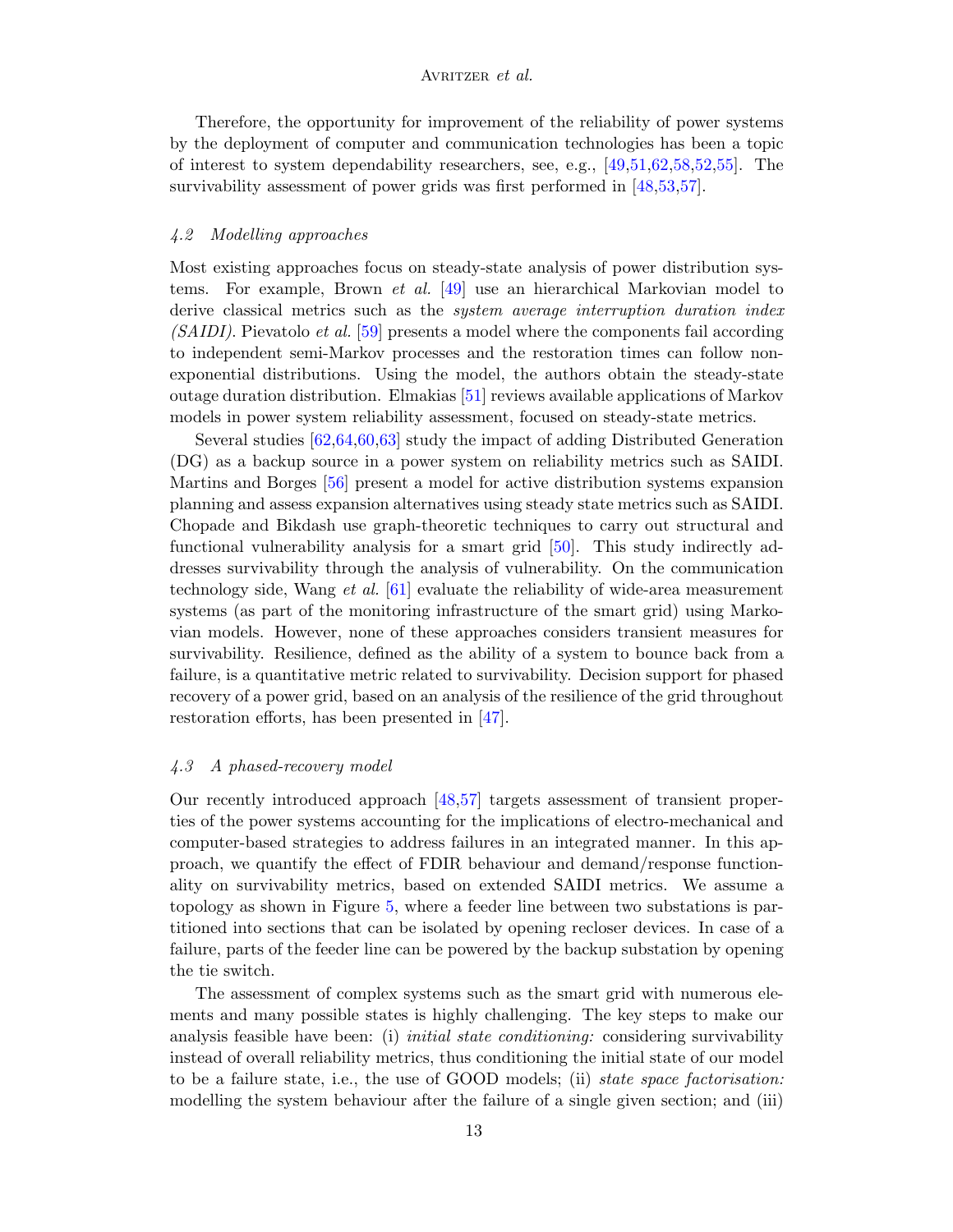

<span id="page-13-0"></span>Fig. 5. Failed section ( $i = 5$ ; blue) and its upstream sections ( $i+$ ; green) and downstream ( $i-$ ; red) (from [\[48\]](#page-18-16)).



<span id="page-13-1"></span>Fig. 6. Phased recovery model (adapted from [\[48\]](#page-18-16))

state aggregation: aggregating the state of the sections outside the faulty section.

Figure [5](#page-13-0) visualises the state aggregation principle. Consider a failure in section  $i = 5$ . Then, sections 1 to 4 are treated together as the downstream sections (denoted as i−) and sections 6 to 9 are considered together as the upstream sections (denoted as  $i+$ ).

Our approach models the recovery of the system as a Markov chain with reward rates as illustrated in Figure [6.](#page-13-1) The states of the model correspond to the different recovery phases, indicated in the upper part of the figure: failure at section  $i$  (blue), isolation of section i and automated restoration of downstream sections  $i-$  (black), automated restoration of upstream sections  $i+$ , and full repair. Each state has a reward rate, which models the survivability metric of interest. In the following, we use energy not supplied per hour as reward rate.

Parameters of our model are  $p$ , the probability that the communication network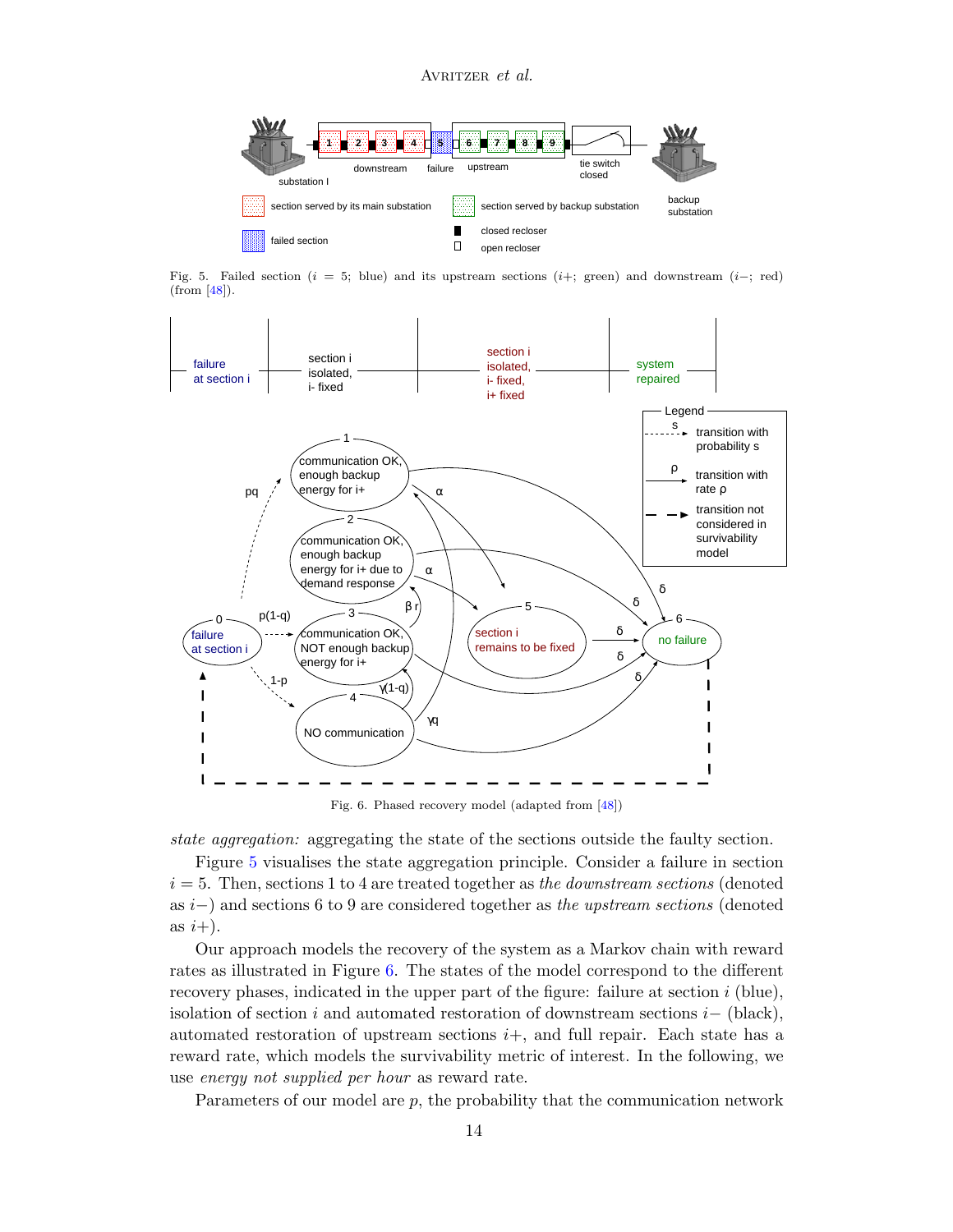AVRITZER et al.

|                                                   | state $\begin{array}{ c c c c c } \hline 0 & -1 & 2 & 3-4 & 5 \ \hline \end{array}$ |  |  |  | - 6 |  |  |
|---------------------------------------------------|-------------------------------------------------------------------------------------|--|--|--|-----|--|--|
| ENS/h   $542.27$ $509.94$ $542.27$ $49.50$ $0.00$ |                                                                                     |  |  |  |     |  |  |
| ____                                              |                                                                                     |  |  |  |     |  |  |

<span id="page-14-0"></span>Table 2 Choice of reward rates: lower bound on energy not supplied per hour (ENS/h) (from [\[57\]](#page-18-18)).

is still operational after a section failure;  $q$ , the probability that there is sufficient backup power to supply energy for sections  $i+$ ; and r, the probability that load can be successfully reduced in case of insufficient backup power. The time-related parameters in our model are  $\alpha$ , the time to restore the upstream sections,  $\beta$ , the time to call for demand/response;  $\delta$ , the time to manually repair the faulty section, and  $\gamma$ , the time to restore communication.

Finally, we denote with  $\epsilon$  the mean time to detect the failure and isolate the faulty section. Because  $\epsilon$  is an order of magnitude smaller than the other intervals of time considered in this paper, we assume its value to be  $\epsilon = 0$ . The average time spend in state  $0$  (cf. Figure  $6$ ) is therefore also 0; the initial probabilities for states 1,3 and 4 are then equal to pq,  $p(1 - q)$  and  $1 - p$ , respectively.

A final assumption in our model is that the failure of communication and the load in the sections are independent of the failed section. Additionally, the model presented here supports a single faulty section only. In ongoing work [\[57\]](#page-18-18), we are extending this to multiple failures.

#### 4.4 Case study

In the following, we show a typical case study of applying our method taken from [\[57\]](#page-18-18). The load per section in the topology (cf. Figure [5,](#page-13-0) based on a feeder line in Virginia, USA [\[62\]](#page-19-1)) is input to compute the values of the reward rates at the different model states, as shown in Table [2.](#page-14-0) The reward rates are computed based on data provided by the engineers of the power grid about its topology, taking into account the load and supply at each section. As the worst-case scenario, we consider a situation in which section 1 fails, i.e.,  $i = 1$ , thereby maximising the demand placed on the backup substation to supply the  $i+$  sections.

Figure [7](#page-15-0) (cf. [\[48\]](#page-18-16)) shows the expected accumulated energy not supplied (EAENS) by time  $t$ , for two cases, namely the case when demand-response is not enabled (left graphs;  $r = 0$ ) and demand-response being enabled (right graph;  $r = 1$ ). Using our method, changes in different parts of the system, i.e., due to investments, can be assessed. In the following, we analyse the relation between  $q$  and  $r$ , as an example. If  $q = 0.9$ , that is, there is a high probability that the backup power suffices for sections  $i$ <sup>+</sup>, demand response does not have a significant impact on EAENS. In contrast, if  $q = 0.1$ , demand response does play a key role, because sections  $i +$  can be automatically restored when demand response is effective. The corresponding plots in Figure [7](#page-15-0) (left and right) also demonstrate the significant impact of integrated demand response on EAENS.

The presented method allows us to quantify how various input parameters affect the EAENS. In other work, cf. [\[54](#page-18-22)[,53\]](#page-18-17), we show how these input parameters can be derived for existing power grids and how investments can be optimised. We have also applied the approach to a distribution automation benchmark derived from a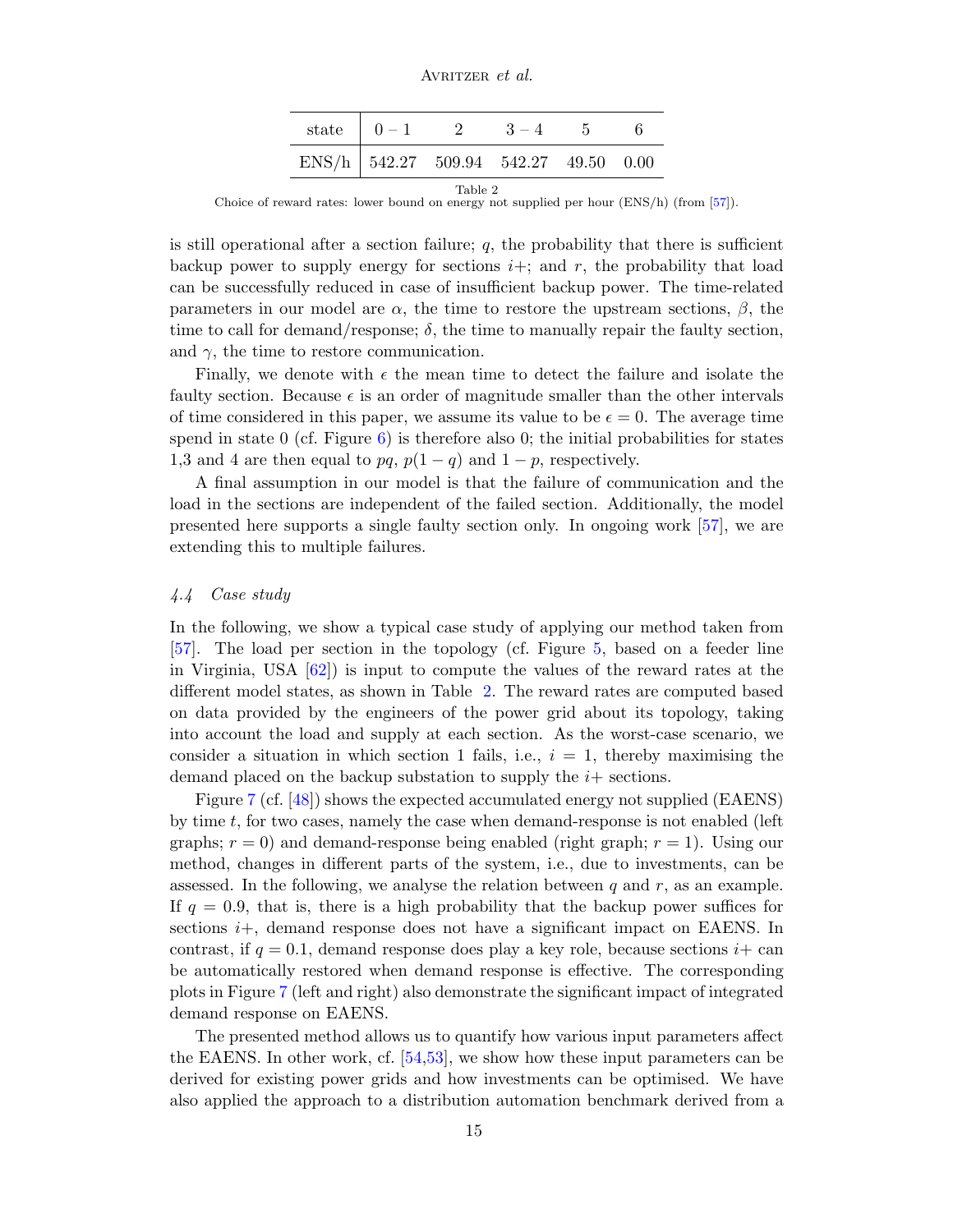

<span id="page-15-0"></span>Fig. 7. Expected accumulated energy not supplied until time  $t$ , computed using uniformisation (from [\[48\]](#page-18-16)). German medium voltage distribution network [\[53\]](#page-18-17).

### 4.5 Conclusions

The presented method supports the evaluation of different investment alternatives to improve survivability in distribution automation power grids.

The results obtained in the case study indicate that the integration of demand response with failure recovery results in a significant reduction in the amount of energy not supplied after a failure. In the future our models can serve to quantify the trade-offs between investment cost and reliability gains. The presented method is a step towards an holistic approach to guide investment decisions on different parts of a smart grid infrastructure.

# 5 Summary and future work

In this paper we provide an overview of three approaches towards the modelling and analysis of the survivability of smart infrastructures, in particular, gas, water and electricity networks. As more and more citizens rely on such infrastructures, adequate means to address such infrastructures, in an efficient model-based way, become more important. Such means help to make important design trade-offs and to see whether and where investments are needed to guarantee continuous operation.

From a modelling and analysis perspective, the challenges to tackle lie in:

- handling of discrete and continuous quantities, next to deterministic and random behaviour;
- dealing with large-scale systems, that is, the ability to deal with large models, large state spaces, and still provide computationally attractive numerical procedures;
- bridging the gap between the viewpoint of an application-engineer (who focusses on the application, that is, the gas, water or electricity network), and that of the modeller and analyser of the models.

The three presented approaches have quite a lot in common, however, also have remarkable differences. The approaches for smart gas and electricity infrastructures are based on a form of behavioural decomposition [\[27\]](#page-17-2) in which the failure (or dis-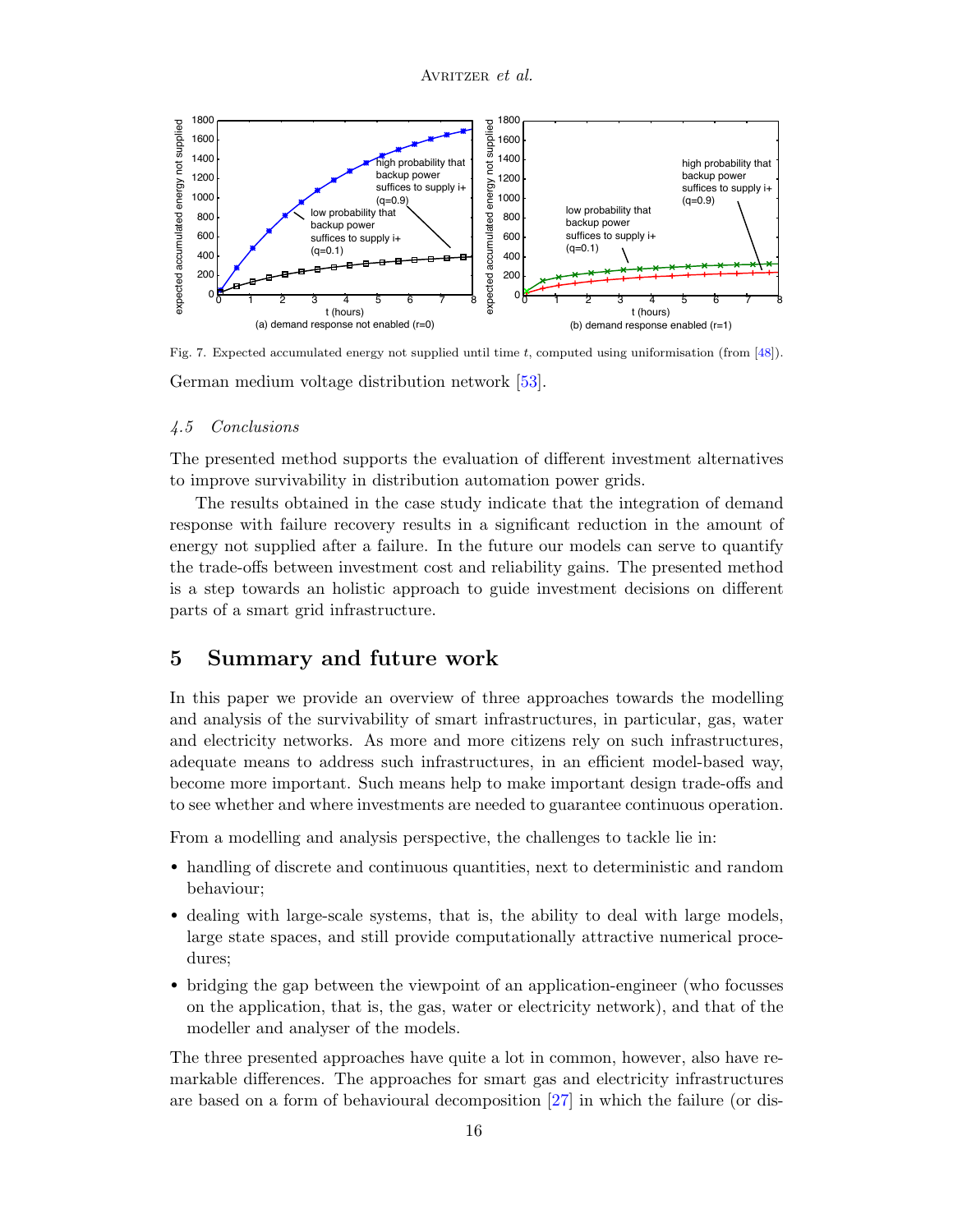aster) handling process is modelled separately from the performance of the system, much the same as done in performability evaluation using Markov-reward models [\[26\]](#page-17-3). In contrast, in the approach taken for the water system is truly hybrid, in that the failure handling process and the water transportation and storage are combined in a single integrated model. This fully integrated approach has the advantage of avoiding the approximation due to the behavioural decomposition, however, this comes at the price of a more limited use of stochastic variables (only one general stochastic event can be modelled).

In this paper we have only shown small-scale applications of the three recently developed methods for survivability evaluation. A practical challenge is to team up with true application engineers, that is, from gas, water and electricity operators, to come to models for real systems. The final proof of the pudding is in the eating!

#### Acknowledgement

This paper is the result from the interaction between the authors at the recent Dagstuhl seminar on Randomized Timed and Hybrid Models for Critical Infrastructures, January 12–17, 2014, organised by Erika Ábrahám (RWTH Aachen), Alberto Avritzer (Siemens, Princeton), Anne Remke (University of Twente), and Bill Sanders (University of Illinois, Urbana Champaign). We thank these organisers for inviting us; we thank Dagstuhl for facilitating this seminar.

# References

- <span id="page-16-0"></span>[1] Ministry of the Interior and Kingdom Relations, the Netherlands. Rapport Bescherming Vitale Infrastructuur. Technical report (in Dutch), 2005.
- <span id="page-16-1"></span>[2] Federal Ministry of the Interior, Germany. National Strategy for Critical Infrastructure Protection. Technical report, 2009.
- <span id="page-16-2"></span>[3] National Infrastructure Advisory Council. Critical infrastructure resilience: Final report and recommendations. Technical report, Department of Homeland Security, United States of America, 2009.
- <span id="page-16-3"></span>[4] A. Avritzer, F. Di Giandomenico, A.K.I. Remke, M. Riedl, "Assessing dependability and resilience in critical infrastructures: challenges and opportunities". In: Resilience assessment and evaluation of computing systems. Springer, Berlin, pp.41–63, 2012.
- <span id="page-16-4"></span>[5] S. Ling, Z. Zesheng, and G. Hengshen, "A GIS-based agricultural disaster evaluation system," ESRI International User Conference, 1998.
- <span id="page-16-5"></span>[6] J.C. Knight, E.A. Strunk, and K.J. Sullivan, "Towards a rigorous definition of information system survivability," 3rd DARPA Information Survivability Conference and Exposition (DISCEX 2003).<br>IEEE Press, 2003, pp. 78–89.
- <span id="page-16-6"></span>[7] Y. Liu and K.S. Trivedi, "A general framework for network survivability quantification," 12th GI/ITG<br>Conference on Measuring, Modelling and Evaluation of Computer and Communication Systems<br>together with 3rd Polish-Germ pp. 369–378.
- <span id="page-16-7"></span>[8] B. Ellison, D.A. Fisher, R.C. Linger, H.F. Lipson, T. Longstaff, and N.R. Mead, "Survivable network systems: An emerging discipline," Carnegie Mellon Software Engineering Institute, Tech. Rep. CMU/SEI-97-TR-013, 1997.
- <span id="page-16-8"></span>[9] D. Pradhan (editor) Fault-tolerant and dependable computer system design, 2nd ed. Prentice Hall, 2003.
- <span id="page-16-9"></span>[10] S.C. Liew and K.W. Lu, "A framework for characterizing disaster-based network survivability," IEEE J. Selected Areas in Communications 12(1): 52–58, 1994.
- <span id="page-16-10"></span>[11] Y. Liu, V.B. Mediratta, and K.S. Trivedi, "Survivability analysis of telephone access network," 5th IEEE International Symposium on Software Engineering (ISSRE 2004), 2004, pp. 367–378.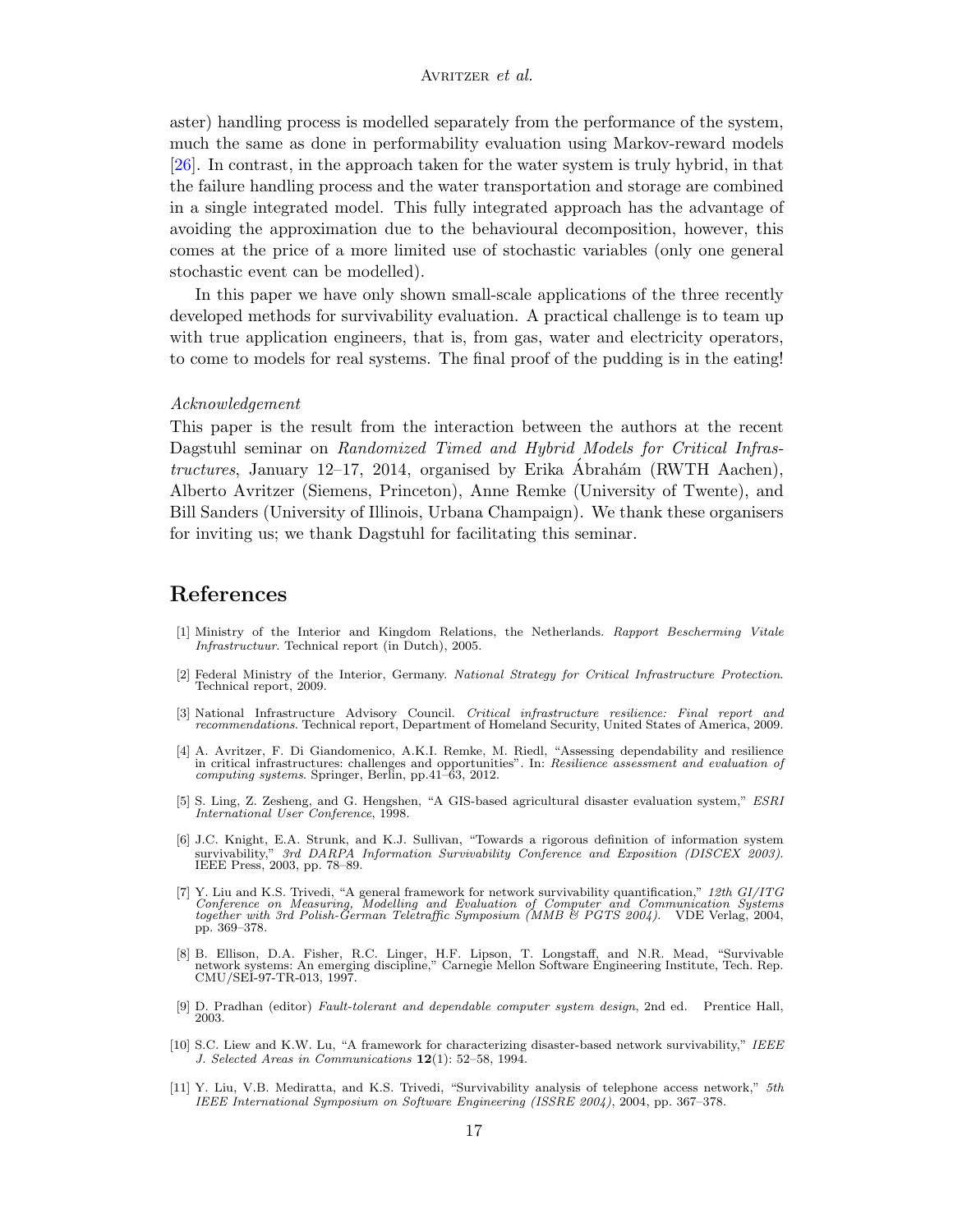- <span id="page-17-0"></span>[12] D. Medhi, "A unified approach to network survivability for teletraffic networks: Models, algorithms and analysis," IEEE Trans. Comm. 42(2/3/4): 534–548, 1994.
- <span id="page-17-1"></span>[13] A. Zolfaghari and F.J. Kaudel, "Framework for network survivability performance," IEEE J. Selected Areas in Communications  $12(1)$ : 46-51, 1994.
- [14] K.S. Trivedi, Probability and Statistics with Reliability, Queuing, and Computer Science Applications, 2nd ed. John Wiley & Sons, 2001.
- [15] M.L. Shooman, Reliability of Computer Systems and Networks. Fault Tolerance, Analysis and Design. John Wiley & Sons, 2002.
- <span id="page-17-15"></span>[16] Primer for municipal wastewater treatment systems, 'http://www.epa.gov/npdes/pubs/primer.pdf'. 2004.
- <span id="page-17-8"></span>[17] G. Ciardo, D.M. Nicol, and K.S. Trivedi. "Discrete-event simulation of fluid stochastic Petri nets", IEEE Transactions on Software Engineering 25(2):207 –217, 1999.
- <span id="page-17-10"></span>[18] R. David and H. Alla. "On hybrid Petri nets", Discrete Event Dynamic Systems 11: 9–40, 2001.
- <span id="page-17-4"></span>[19] M.H.A. Davis. "Piecewise-deterministic Markov processes: A general class of non-diffusion stochastic models", Journal of the Royal Statistical Society. Series B (Methodological) 46(3): 353–388, 1984.
- <span id="page-17-14"></span>[20] H. Ghasemieh, A. Remke, and B.R. Haverkort. "Analysis of a sewage treatment facility using hybrid Petri nets", *Proceedings 7th International Conference on Performance Evaluation Methodologies and* Tools, ACM Press 2013.
- <span id="page-17-13"></span>[21] H. Ghasemieh, A. Remke, and B.R. Haverkort. "Survivability evaluation of fluid critical infrastructures using hybrid Petri nets" Proceedings 19th IEEE Pacific Rim International Symposium on Dependable Computing, 2013.
- <span id="page-17-12"></span>[22] H. Ghasemieh, A. Remke, B.R. Haverkort, and M. Gribaudo. "Region-Based Analysis of Hybrid Petri Nets with a Single General One-Shot Transition", Formal Modeling and Analysis of Timed Systems, Lecture Notes in Computer Science 7595: 139–154, 2012.
- <span id="page-17-11"></span>[23] M. Gribaudo and A. Remke. "Hybrid petri nets with general one-shot transitions for dependability evaluation of fluid critical infrastructures", Proceedings of the 2010 IEEE 12th International Symposium on High-Assuran
- <span id="page-17-9"></span>[24] M. Gribaudo and M. Sereno. "Simulation of fluid stochastic Petri nets", *Proceedings of the 8th International Symposium on Modelling, Analysis and Simulation of Computer and Telecommunication Systems,* MASCOTS 2000,
- <span id="page-17-5"></span>[25] M. Gribaudo and M. Telek. "Fluid models in performance analysis", Proceedings of the 7th international conference on Formal methods for performance evaluation, pp.271–317, Berlin, Heidelberg, 2007. Springer-Verlag.
- <span id="page-17-3"></span>[26] B.R. Haverkort, R. Marie, G. Rubino, K.S. Trivedi (Editors), Performability Modelling: Techniques and Tools, John Wiley & Sons, 2001.
- <span id="page-17-2"></span>[27] K.S. Trivedi, R.M. Geist, "Decomposition in reliability analysis of fault-tolerant systems", IEEE Transactions of Reliability 32: 463–468, 1983.
- <span id="page-17-6"></span>[28] G. Horton, V.G. Kulkarni, D.M. Nicol, and K.S. Trivedi. "Fluid stochastic Petri nets: Theory, applications, and solution techniques", European Journal of Operational Research 105(1): 184–201, 1998.
- <span id="page-17-7"></span>[29] K. Wolter, G. Horton, R. German. "Non-Markovian fluid stochastic Petri nets", Technical Report 13, Technical University of Berlin, 1996.
- <span id="page-17-16"></span>[30] Smart Grids Task Force of the European Commission, Mission and work programme, 2012.
- <span id="page-17-17"></span>[31] A. Herrán-González and J.M. De La Cruz and B. De Andrés-Toro and J.L. Risco-Martín. "Modeling and simulation of a gas distribution pipeline networks", Applied Math. Modelling 33(3): 1584–1600, 2009.
- <span id="page-17-18"></span>[32] A.L.H. Costa, J.L. de Medeiros, F.L.P. Pessoa. "Steady-state modeling and simulation of pipeline networks for compressible fluids", Brazilian Journal of Chemical Engineering 15: 344–357, 1998.
- <span id="page-17-19"></span>[33] B.R. Munson, D.F. Young, T.H. Okiishi, and W.W. Huebsch. Fundamentals of Fluid Mechanics, 2010.
- <span id="page-17-21"></span>[34] C. Colebrook, "Turbulent flow in pipes, with particular reference to the transition region between smooth and rough pipe laws", Journal of the Institution of Civil Engineers, paper number 5204, pp.133– 156, 1939.
- <span id="page-17-20"></span>[35] , J. Munoz, N. Jimenez-Redondo, J. Perez-Ruiz, and J. Barquin, "Natural gas network modeling for power systems reliability studies", *Proceedings of the IEEE Bologna Power Tech Conference* 4, 2003.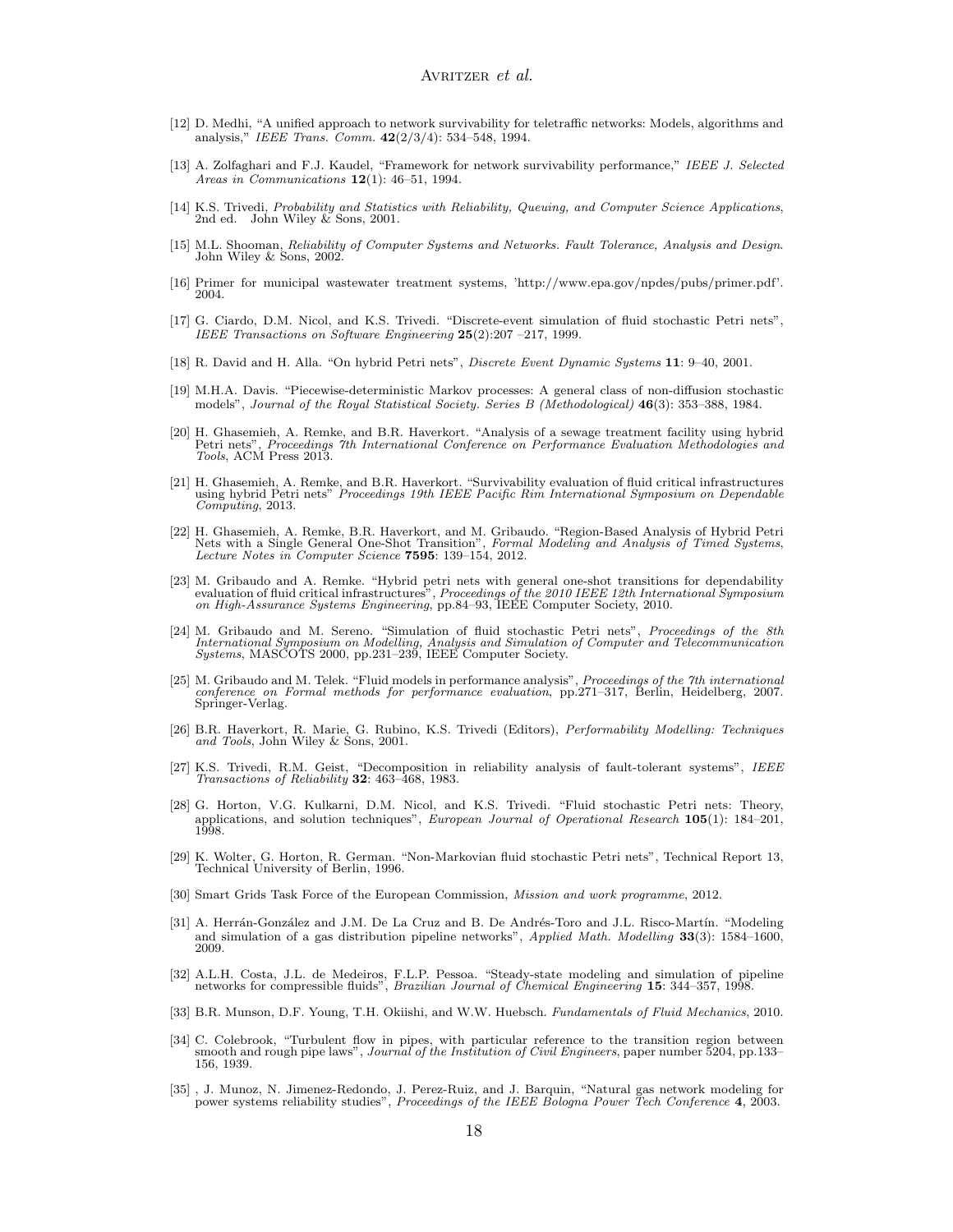- <span id="page-18-0"></span>[36] T. Li, M. Eremia, M. Shahidehpour, "Interdependency of Natural Gas Network and Power System Security", IEEE Transactions on Power Systems  $23(4)$ : 1817–1824, 2008.
- <span id="page-18-1"></span>[37] G. Koeppel, G. Andersson, "Reliability modeling of multi-carrier energy systems", Energy 34(3): 235– 244, 2009.
- <span id="page-18-2"></span>[38] A. Martinez-Mares, C.R. Fuerte-Esquivel, "Integrated energy flow analysis in natural gas and electricity coupled systems", Proc. North American Power Symposium, pp. 1–7, 2011.
- <span id="page-18-3"></span>[39] A.J. Brito, A.T. de Almeida, C.M.M. Mota, "A multicriteria model for risk sorting of natural gas pipelines based on ELECTRE TRI integrating Utility Theory", *European Journal of Operational*  $R \text{e} \text{search}$  200(3): 812–821, 2010.
- <span id="page-18-4"></span>[40] J. Szoplik, "The Gas Transportation in a Pipeline Network, Advances in Natural Gas Technology", Dr. Hamid Al-Megren (Ed.), 2012.
- <span id="page-18-5"></span>[41] A. Helseth, A.T. Holen, "Reliability modeling of gas and electric power distribution systems; similarities and differences", Intl. Conference on Probabilistic Methods Applied to Power Systems, pp. 1–5, 2006.
- <span id="page-18-6"></span>[42] L. Carnevali, M. Paolieri, F. Tarani, E. Vicario, "Quantitative evaluation of availability measures of gas distribution networks", Proc. Int. Conf. on Perf. Eval. Methodologies and Tools, ACM, 2013.
- <span id="page-18-10"></span>[43] L. Carnevali, M. Paolieri, K. Tadano, E. Vicario, "Towards the Quantitative Evaluation of Phased Maintenance Procedures Using Non-Markovian Regenerative Analysis", *Proc. European Workshop on Performance Engineering,*
- <span id="page-18-7"></span>[44] E. Vicario, L. Sassoli, L. Carnevali, "Using Stochastic State Classes in Quantitative Evaluation of Dense-Time Reactive Systems", IEEE Transactions on Software Engineering 35(5):703–719, 2009.
- <span id="page-18-8"></span>[45] K.S. Trivedi, Probability and statistics with reliability, queuing, and computer science applications, John Wiley and Sons, New York, 2001.
- <span id="page-18-9"></span>[46] A. Horváth, M. Paolieri, L. Ridi, E. Vicario, "Transient analysis of non-Markovian models using stochastic state classes", Performance Evaluation 69(7): 315–335, 2012.
- <span id="page-18-21"></span>[47] M. Al-Basrawi, N. Jarus, K. Joshi and S. Sedigh Sarvestani, "Analysis of reliability and resilience for smart grids", Proc. 38th Intl. Computers, Software & Applications Conference (COMPSAC), Västerås, Sweden, 2014, submitted for publication.
- <span id="page-18-16"></span>[48] A. Avritzer, S. Suresh, D. S. Menasché, R.M.M. Leão, E. de Souza e Silva, M. C. Diniz, K.S. Trivedi, L. Happe and A. Koziolek, "Survivability models for the assessment of smart grid distribution automation network designs", *Proceedings of the ACM/SPEC international conference on performance* engineering, ACM, 2013, pp.241–252.
- <span id="page-18-11"></span>[49] E.R. Brown, Electric Power Distribution Reliability. CRC Press, 2002, 2nd edition.
- <span id="page-18-20"></span>[50] P. Chopade, M. Bikdash, "Structural and functional vulnerability analysis for survivability of Smart Grid and SCADA network under severe emergencies and WMD attacks", Proc. IEEE Intl. Conf. on Technologies for Homeland Security (HST), 2013.
- <span id="page-18-12"></span>[51] D.E. Elmakias, New Computational Methods in Power System Reliability, Springer, 2010.
- <span id="page-18-14"></span>[52] A.Z. Faza, S. Sedigh and B.M. McMillin, "Integrated cyber-physical fault injection for reliability analysis of the smart grid", Proc. 29th Int. Conf. Computer Safety, Reliability and Security (SAFECOMP), 2010, pp. 277–290.
- <span id="page-18-17"></span>[53] A. Koziolek, A. Avritzer, S. Suresh, D. S. Menasche, K.S. Trivedi and L. Happe, "Design of distribution automation networks using survivability modelling and power flow equations". IEEE 24th International Symposium on Software Reliability Engineering, pp. 41–50, 2013.
- <span id="page-18-22"></span>[54] A. Koziolek, L. Happe, A. Avritzer and S. Suresh, "A common analysis framework for smart distribution networks applied to survivability analysis of distribution automation". International Workshop on Software Engineering for the Smart Grid (SE4SG), 2012, pp. 23 –29.
- <span id="page-18-15"></span>[55] K. Marashi, S. Sedigh Sarvestani, "Towards comprehensive modeling of reliability for smart grids:<br>Requirements and challenges". Proc. 15th IEEE Int'l. High Assurance Systems Engineering<br>Symposium, Miami, USA, 2014, pp
- <span id="page-18-19"></span>[56] V. Martins, C. Borges, Active distribution network integrated planning incorporating distributed generation and load response uncertainties. IEEE Transactions on Power Systems 26 (2011), pp. 2164 –2172.
- <span id="page-18-18"></span>[57] D.S. Menasche, A. Avritzer, S. Suresh, R. M. Leao, E. de Souza e Silva, M. Diniz, K.S. Trivedi, L. Happe and A. Koziolek. "Assessing survivability of smart grid distribution network designs accounting for multiple failures", *Concurrency and Computation: Practice and Experience* (2014), to appear.
- <span id="page-18-13"></span>[58] K. Moslehi, R. Kumar, "A reliability perspective of the smart grid", IEEE Transactions on Smart Grid, 2010, pp. 57–64.